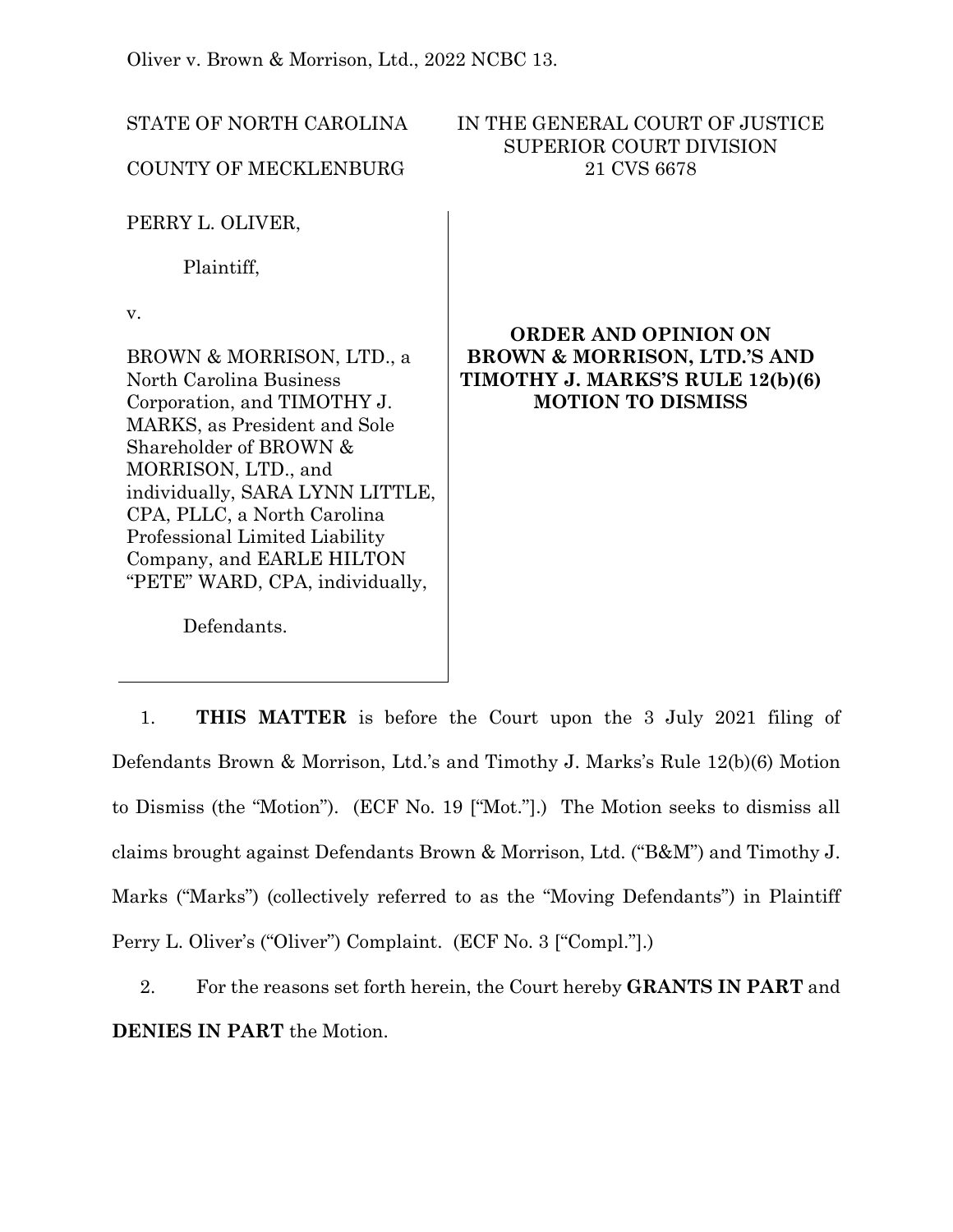*Lake Norman Law Firm, by Rick Ruffin, for Plaintiff Perry L. Oliver.* 

*Erwin, Bishop, Capitano & Moss, P.A., by Anthony Todd Capitano and Erin Christine Huegel, for Defendants Brown & Morrison, Ltd. and Timothy J. Marks.*

*Sharpless McClearn Lester Duffy, PA, by Frederick K. Sharpless, for Defendants Sara Lynn Little, CPA, PLLC, and Earle Hilton "Pete" Ward, CPA.*

Robinson, Judge.

## **I. INTRODUCTION**

3. The Complaint includes six separate purported causes of action. Moving Defendants seek to have dismissed the following claims for relief alleged by Oliver in his Complaint: (1) First Claim for Relief (Breach of Contract), brought against both B&M and Marks; (2) Second Claim for Relief (Mutual Mistake), brought against B&M only; (3) Third Claim for Relief (Negligent Misrepresentation), brought against B&M only; (4) Fourth Claim for Relief (Constructive Fraud), brought against both B&M and Marks; and (5) Sixth Claim for Relief (Unjust Enrichment), brought against Marks only.<sup>[1](#page-1-0)</sup>

# **II. FACTUAL BACKGROUND**

4. The Court does not make findings of fact on the Motion, but recites only those facts that are relevant and necessary to the Court's determination of the Motion.

<span id="page-1-0"></span><sup>1</sup> The Court's consideration of the validity of the Fifth Claim for Relief (Negligence) is intentionally omitted from this Opinion as that claim was brought only against Defendants Sara Lynn Little, CPA, PLLC, a North Carolina Professional Limited Liability Company, ("Little"), and Earle Hilton "Pete" Ward, CPA, ("Ward"). A separate Motion to Dismiss is pending filed by Little and Ward which will be the subject of a separate opinion that is forthcoming. (*See* Mot. Dismiss Defs. Little and Ward, ECF No. 13.)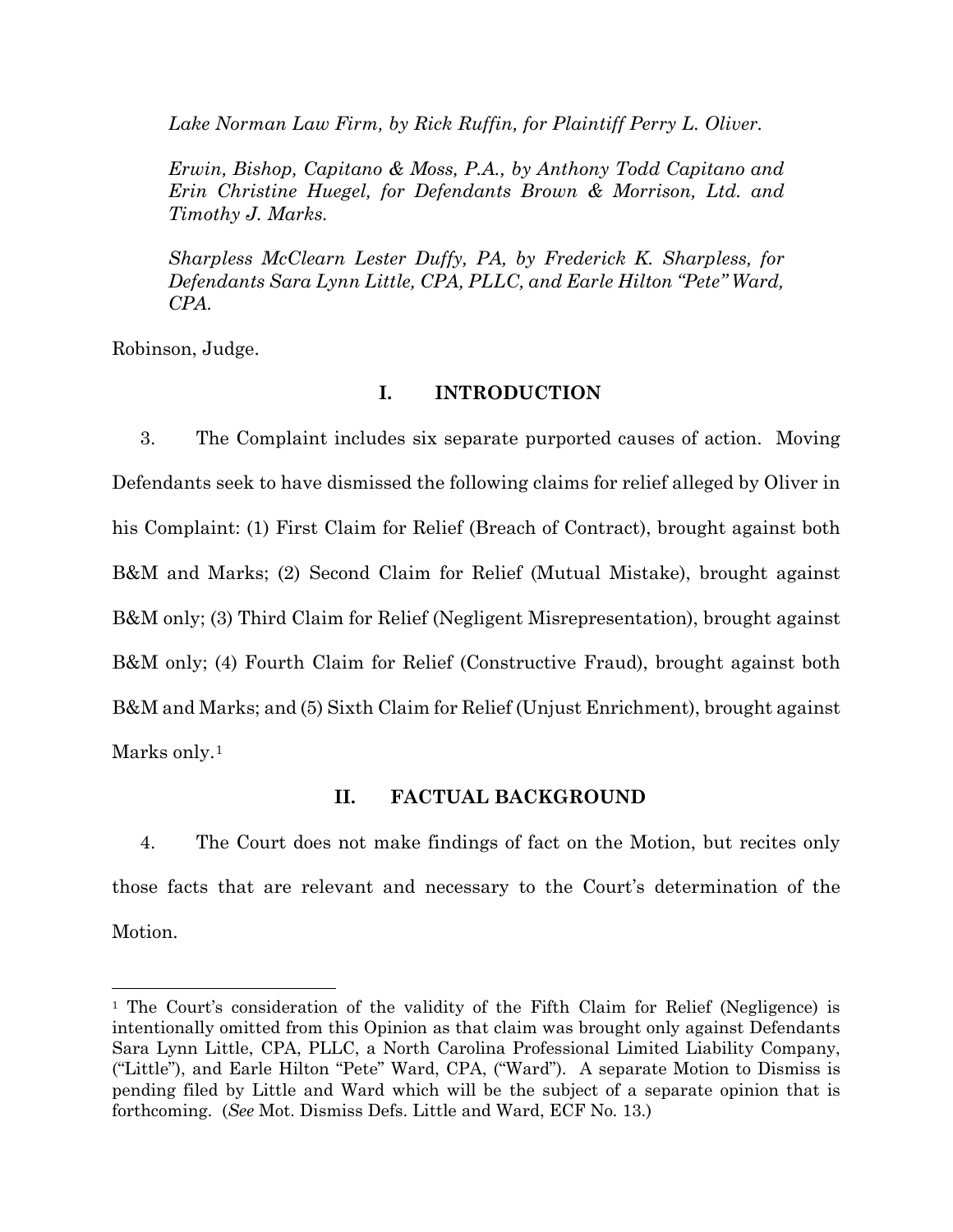5. B&M is a North Carolina corporation. (Compl. ¶ 2.) B&M operates as a distributor and manufacturer's representative providing engineering solutions by offering process equipment products and services for industrial applications. (Compl.  $\P$  17.)

6. Oliver joined B&M on 1 January 2015 pursuant to the terms and conditions of a Memorandum of Understanding and Stock Offer (the "Memorandum"). (Compl.  $\P$  15.)

7. The Memorandum, which was allegedly prepared by Defendant Marks, referred to the Brown & Morrison, Ltd. Stock Partner Agreement and indicated that a new agreement would need to be executed effective 1 January 2015, between Doug Jackson ("Jackson"), the former president of B&M, Oliver, and Marks. (Compl. ¶¶ 15, 18, 19.)

8. However, in the Complaint, Oliver states the Stock Partner Agreement was in reality a stock *purchase* agreement which outlined B&M's share ownership, stock transfer restrictions, terms and conditions for stock transactions, and the formula for calculating the "Per-Share Purchase Price." (Compl. ¶¶ 20–21.)

9. B&M utilizes the Accrual-Accounting Method for financial reporting. (Compl. ¶ 32.)

10. At the time of his dealings with B&M, Oliver owned all the stock of a North Carolina corporation—Chapman Associates, Inc. ("Chapman").

11. On 1 January 2015, Oliver purchased a one-third undivided interest in B&M through the purchase of 100 shares of B&M common, no-par stock, and he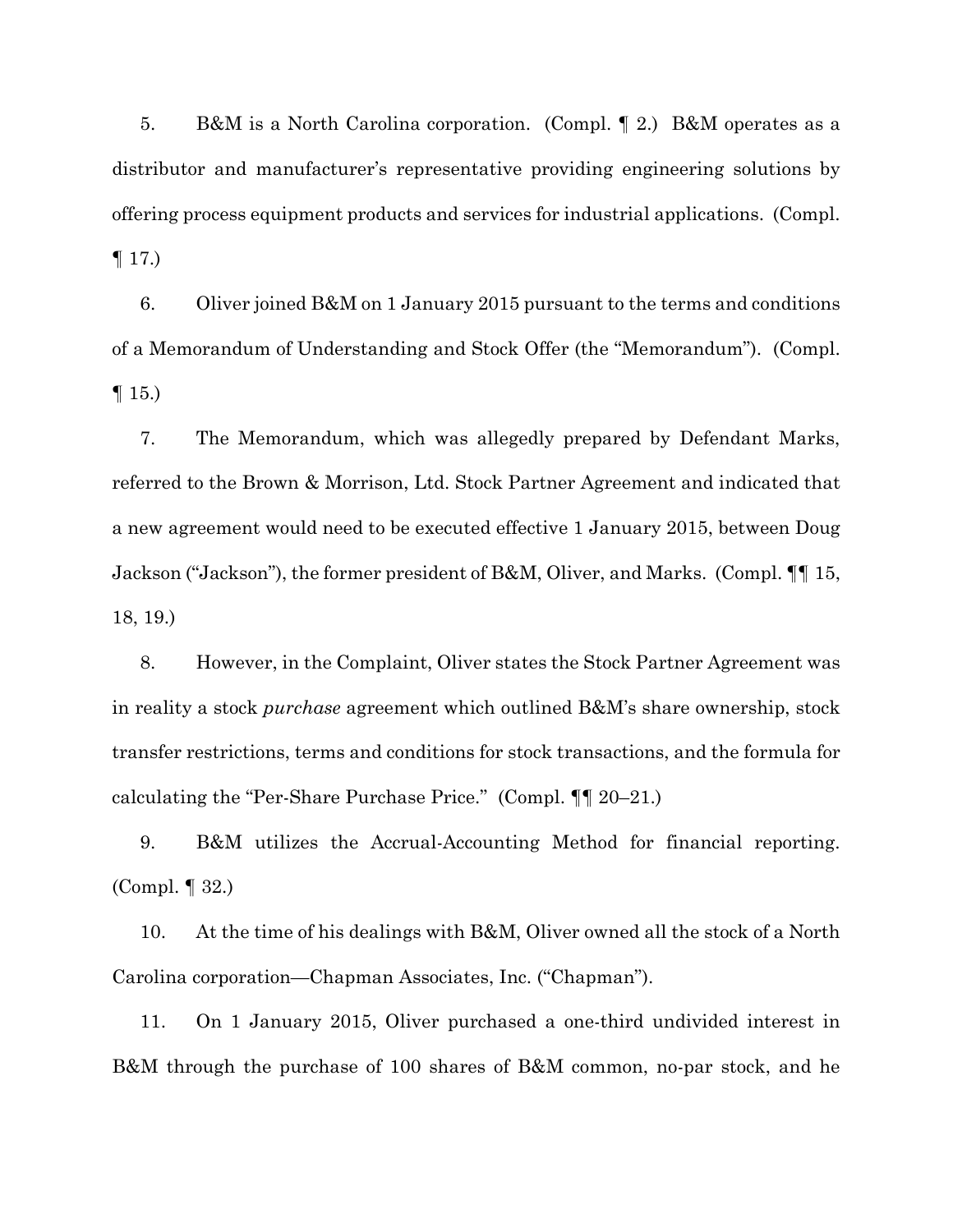signed a \$100,000.00 Promissory Note payable to B&M for the excess consideration offered by B&M for Oliver's purchase of B&M Stock and the tendering of assets from Chapman. (Compl. ¶¶ 33, 35.)

12. B&M and Chapman sales were either direct sales of products B&M had purchased for resale, or indirect sales through product manufacturers for which commissions were earned by B&M or Chapman. (Compl. ¶ 38.) At B&M, the commissions earned from indirect sales through product manufacturers are known as "Open-Rep Commissions." (Compl. ¶ 39.)

13. After becoming a shareholder in B&M, Oliver discovered that not all Accounts Receivables or Commissions Receivables were being included in the accrualbased accounting records at B&M. (Compl. ¶ 46.)

14. Oliver alleges that the failure to account for Open-Rep Commissions Receivables by B&M resulted in an understatement of the company's value. (Compl.  $\P 51.$ 

15. Oliver alleges that Defendants Little and Ward were aware of and complicit in these accounting practices. (Compl. ¶¶ 6, 10, 52, 76, 77, 79.)

16. Little provides professional accounting and tax-related services to B&M. (Compl. ¶ 8.) Ward has been employed by or associated with Little and served in a fiduciary capacity as the outside accounting, tax reporting contact, and advisor between Little and B&M at all times relevant to this matter. (Compl. ¶ 12.)

17. Upon discovering the failure to properly account for Open-Rep Commissions, Oliver immediately requested the inclusion of Open-Rep Commissions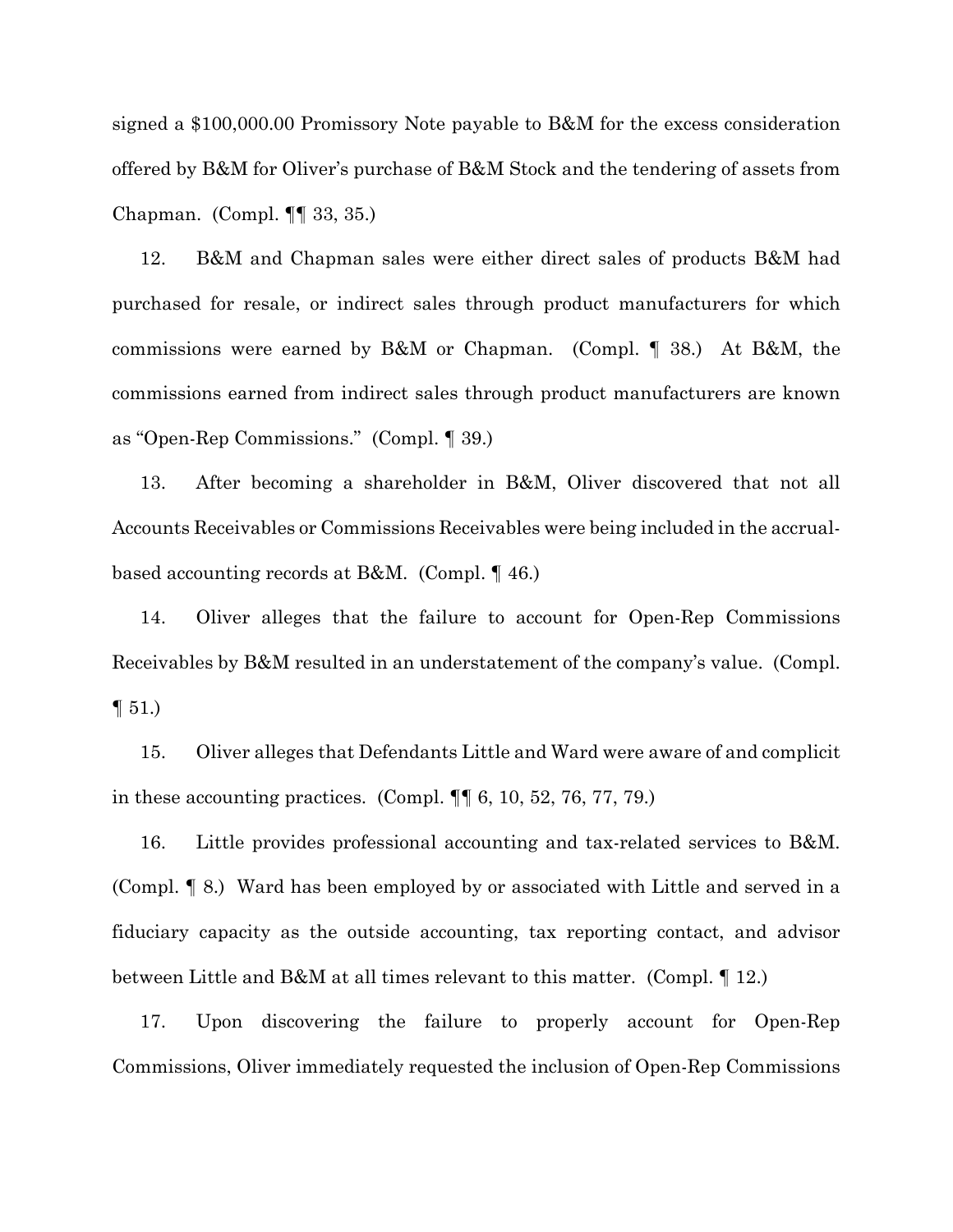Receivables in B&M's reported financial information, particularly because internal practices were not accurately tracking this information. (Compl. ¶¶ 55, 61.)

18. Oliver claims that "Open-Rep Commissions Receivables were a material portion of the overall B&M value." (Compl. ¶ 63.)

19. Therefore, the exclusion of the Open-Rep Commissions Receivables in the financial statements prepared using the Accrual-Accounting Method by B&M allegedly resulted in both an understatement of company assets, net worth, and Per-Share Purchase Price of company stock. (Compl. ¶ 87.)

20. On or about 1 January 2019, Jackson sold his 100 shares of B&M stock back to B&M. (Compl. ¶ 88.)

21. On or about 8 March 2019, Jackson submitted his letter of resignation from B&M to be effective as of 30 March 2019. (Compl. ¶ 93.) However, per Oliver's Complaint, the "Due On A Specific Date Promissory Note" issued by B&M to Jackson for the repurchase of Jackson's stock was backdated to 1 January 2019. (Compl.  $\P 94.$ 

22. Oliver alleges that the "Per-Share Purchase Price Formula" used for calculating Jackson's stock value referenced the use of "Accrual basis Net Worth as of  $12/31/2018$ " as the starting basis. (Compl.  $\llbracket 96 \rrbracket$ )

23. This transaction left Marks and Oliver as the only remaining B&M shareholders as of 1 January 2019. (Compl. ¶ 97.) Marks then assumed the position of president of B&M. (Compl. ¶ 98.)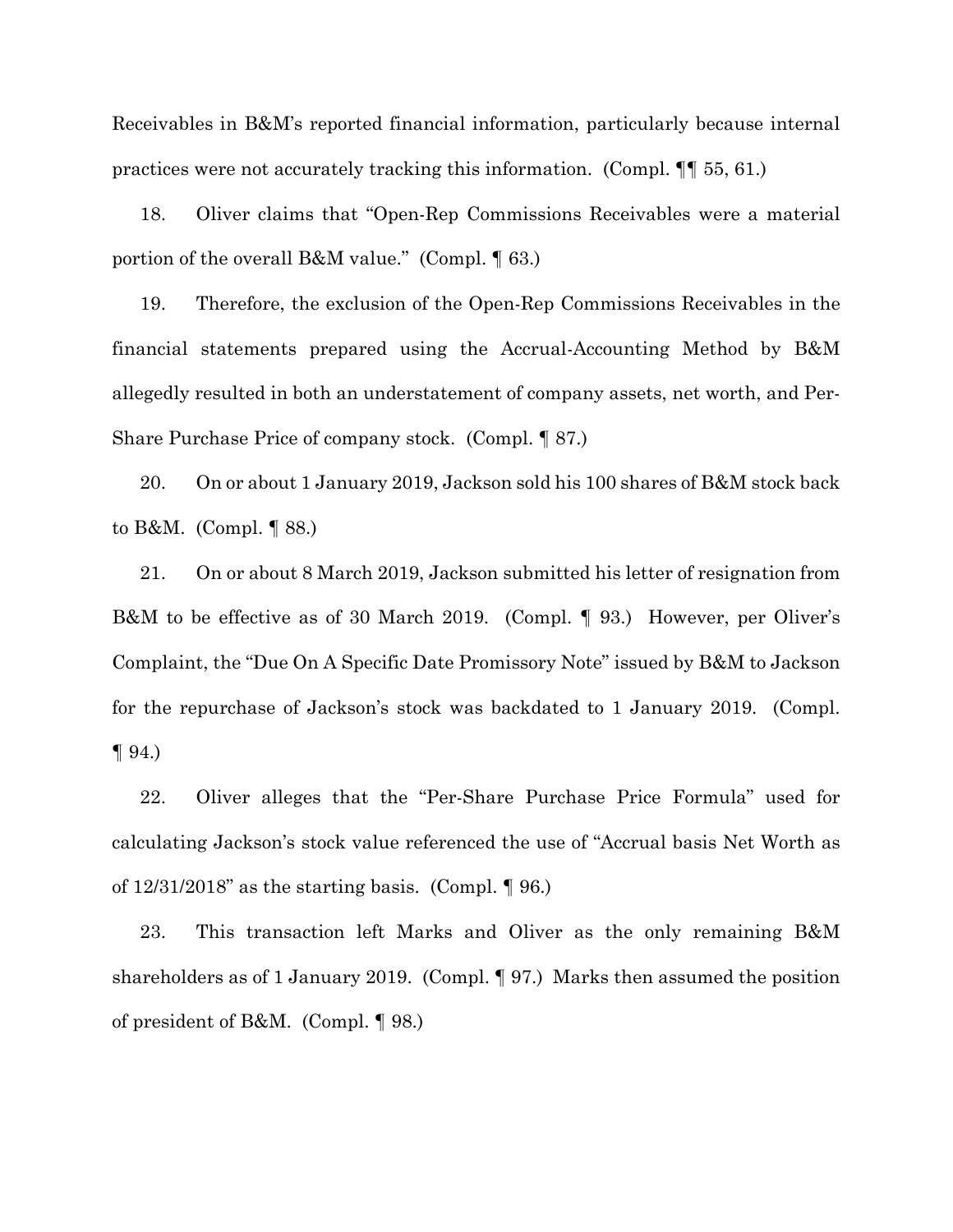24. In August 2019, Oliver emailed his outside CPA, Shannon Earp ("Earp"), copies of B&M tax returns for her review and possible recommendations to reduce the taxes being paid by B&M shareholders. (Compl. ¶ 101.) Oliver copied Marks and Vickie Stamey ("Stamey"), B&M's Controller, on the email. (Compl. ¶ 100.)

25. Also during August 2019, Oliver emailed Ward with several tax questions relating to being a B&M shareholder. (Compl. ¶ 102.) As alleged, Ward did not respond to Oliver's emails, (Compl. ¶ 103), or return Oliver's phone calls during this time, (Compl. ¶ 104).

26. Meanwhile, Earp replied to Oliver on 30 August 2019. (Compl. ¶ 106.) Earp purportedly indicated that the amount of taxes being paid by the B&M shareholders was "absurd" and Earp was concerned about B&M not including Open-Rep Commissions Receivables in the company's financial statements. (Compl. ¶¶ 106, 108.) According to the Complaint, Earp indicated that Little and Ward's practices were not in line with good accounting practices. (Compl. ¶ 108.)

27. Oliver discussed Earp's findings and recommendations with Stamey and informed Stamey of Oliver's possible departure from B&M in light of Earp's findings and recommendations. (Compl. ¶ 111.) Oliver asked Stamey to relay Oliver's concerns to Marks. (Compl. ¶ 112.)

28. On 30 August 2019, Earp and Marks discussed Earp's findings and recommendations. (Compl. ¶ 113.)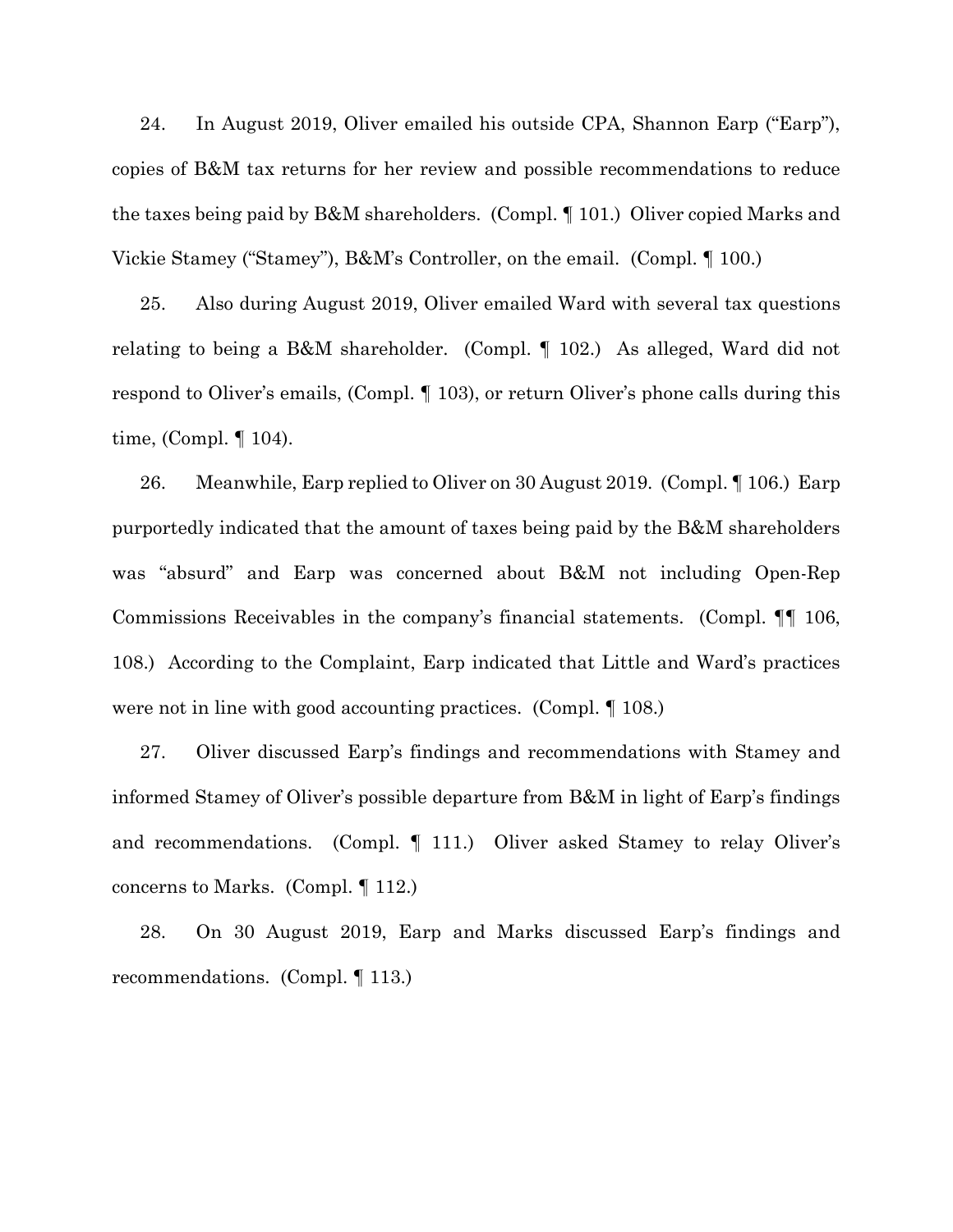29. On 16 September 2019, Oliver, Marks, and Stamey held an off-site meeting to discuss Oliver's meeting with Earp, Marks's telephone discussion with Earp, and Oliver's potential resignation from B&M. (Compl. ¶ 114.)

30. On 24 September 2019, Marks followed up with Oliver by email for the purpose of outlining Oliver's resignation plan; Oliver allegedly reminded Marks that his resignation was not officially tendered. (Compl.  $\P$  115–16.)

31. On 10 December 2019, Oliver emailed Marks, Little, Ward, Stamey, and Earp a copy of a Per-Share Purchase Price calculation that he computed for his sale of stock back to B&M based on the reported November 2019 financial statements. (Compl. ¶ 118.) At that time, Oliver had failed to include the Open-Rep Commissions Receivables in his Per-Share Purchase Price calculation by mistake, but this oversight was later disclosed. (Compl. ¶ 120.) According to the Complaint, the inclusion of the Open-Rep Commissions Receivables would significantly increase the Per-Share Purchase Price to be paid to Oliver. (Compl. ¶ 122.)

32. The B&M "Weekly Financial Information" spreadsheet for the week of 22 December 2019 indicated Open-Rep Commissions Receivables in the amount of \$1,217,516.38 that were not included on the B&M financial statements prepared according to the Accrual-Accounting Method. (Compl. ¶ 123.)

33. Given that Oliver held 100 shares of the 200 total outstanding shares of B&M stock, Oliver alleged that the inclusion of the Open-Rep Commissions Receivables would have resulted in a Per-Share Purchase Price increase of \$6,087.58. (Compl. ¶ 124.)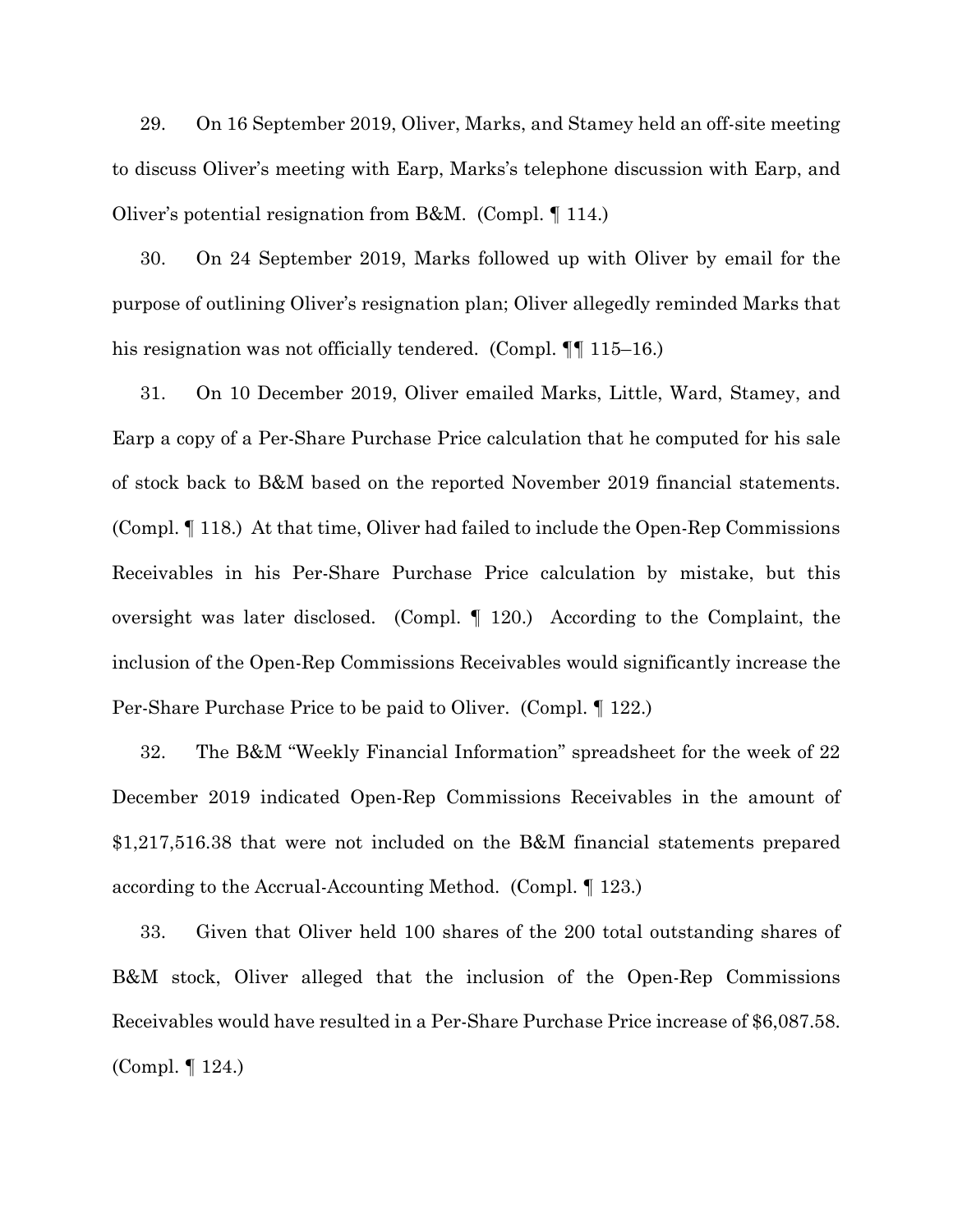34. In December 2019, Oliver attended a slew of cardiologist appointments due to personal health issues. (Compl. ¶ 125.) He was ultimately advised to undergo coronary bypass surgery. (Compl. ¶ 126.)

35. After allegedly receiving no response from Little or Ward to a 16 December 2019 follow-up email seeking a response, Oliver emailed his letter of resignation to Marks on 18 December 2019 including an effective date of resignation of 1 January 2020. (Compl. ¶¶ 127–29.)

36. On 27 December 2019, Oliver had coronary bypass surgery. (Compl. ¶ 130.) 37. On 21 February 2020, Marks emailed the Per-Share Purchase Price buyout calculation prepared by Little and Ward for Oliver's shares at a rate of \$3,950.15 per share price at close of business 31 December 2019, which did not include Open-Rep

Commission Receivables. (Compl. ¶¶ 134–35.)

38. During this time, Oliver recovered from surgery, and internal email communications between Oliver and Marks confirm continued debate regarding the Per-Share Purchase Price calculation. (Compl. ¶¶ 138–39.)

39. Oliver also pointed out to B&M, Little, and Ward that they failed to properly account for the Promissory Note payable to Jackson for the purchase of Jackson's stock in 2019. (Compl. ¶ 140.) Oliver alleged that the subsequent inclusion of this long-term debt reduced the net worth of B&M for the like amount of the outstanding debt and further reduced the Per-Share Purchase Price. (Compl. ¶ 142.)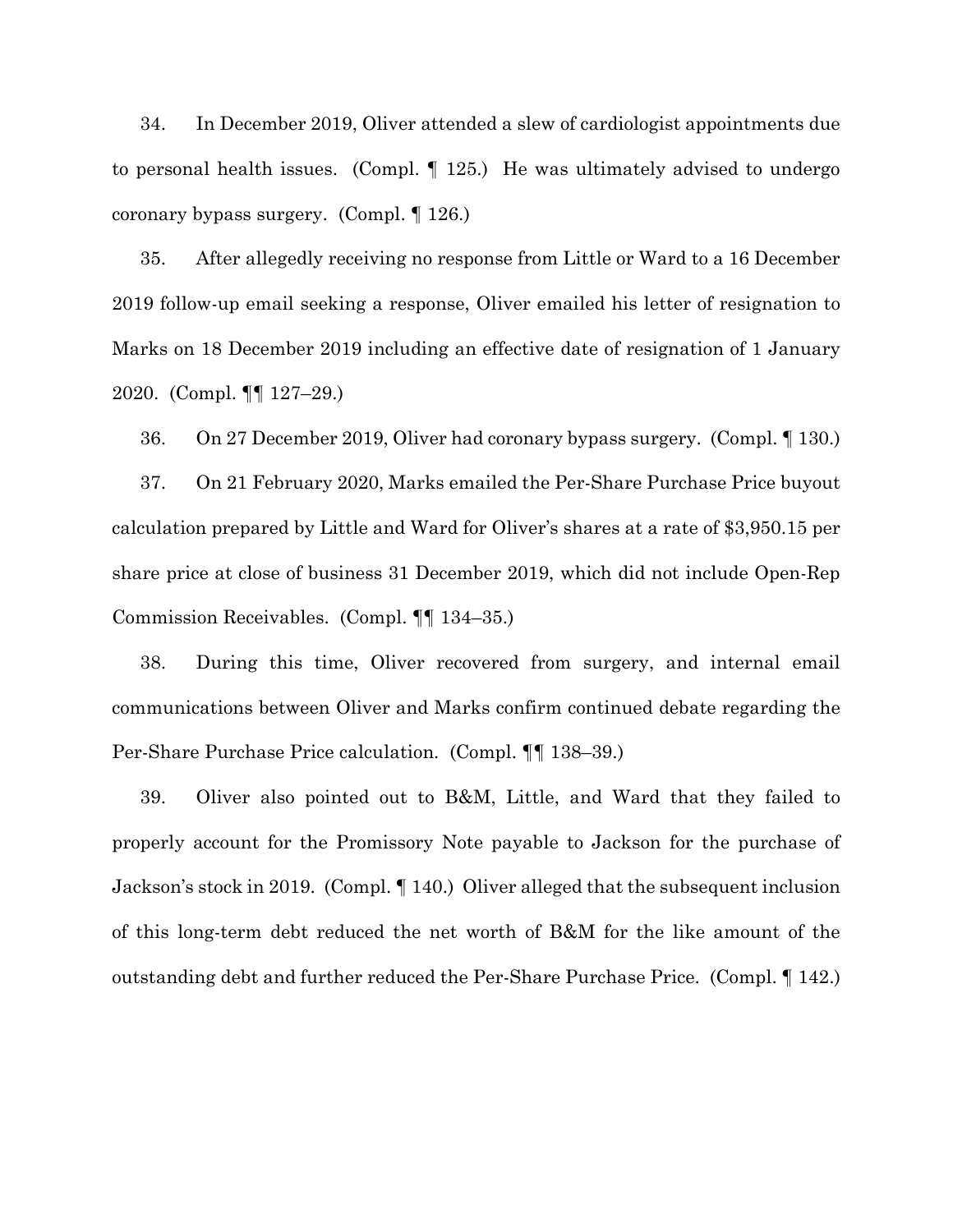40. On 21 January 2020, the first case of COVID-19 was confirmed in the U.S., and the unknowns about the coronavirus pandemic caused great concern for Oliver due to his health and business affairs facing dramatic changes. (Compl. ¶¶ 146–47.)

41. Oliver contacted Chemineer, Inc. ("Chemineer"), which was "Oliver's largest and best product prior to and during his employment with B&M," to inform them he was leaving B&M. (Compl. ¶¶ 133, 151.) Per the Complaint, Chemineer originally asked if Oliver was interested in representing it after his B&M departure; however, this "offer" was later revoked due to the pandemic's impact on the business environment. (Compl. ¶¶ 151–53.)

42. Oliver's personal tax liability for the 2019 tax year purportedly required a tax payment in excess of  $$66,000.00.$  (Compl.  $$155.$ )

43. Per the Complaint, Oliver approached Marks regarding the possibility of withdrawing his resignation and remaining with B&M, and Marks declined Oliver's offer. (Compl. ¶¶ 156–57.)

44. The stock buyout for Oliver included an initial payment of \$100,000.00 upon execution of the Buyout Agreement with the balance of the calculated buyout amount being secured by a four-year note from B&M to Oliver. (Compl. ¶ 158.)

45. Oliver continued to argue his position regarding the proper calculation of the Per-Share Purchase Price, including particularly arguing to include the Open-Rep Commissions Receivables. (Compl. ¶ 160.) B&M and Marks continued to oppose Oliver's claims. (Compl. ¶ 161.)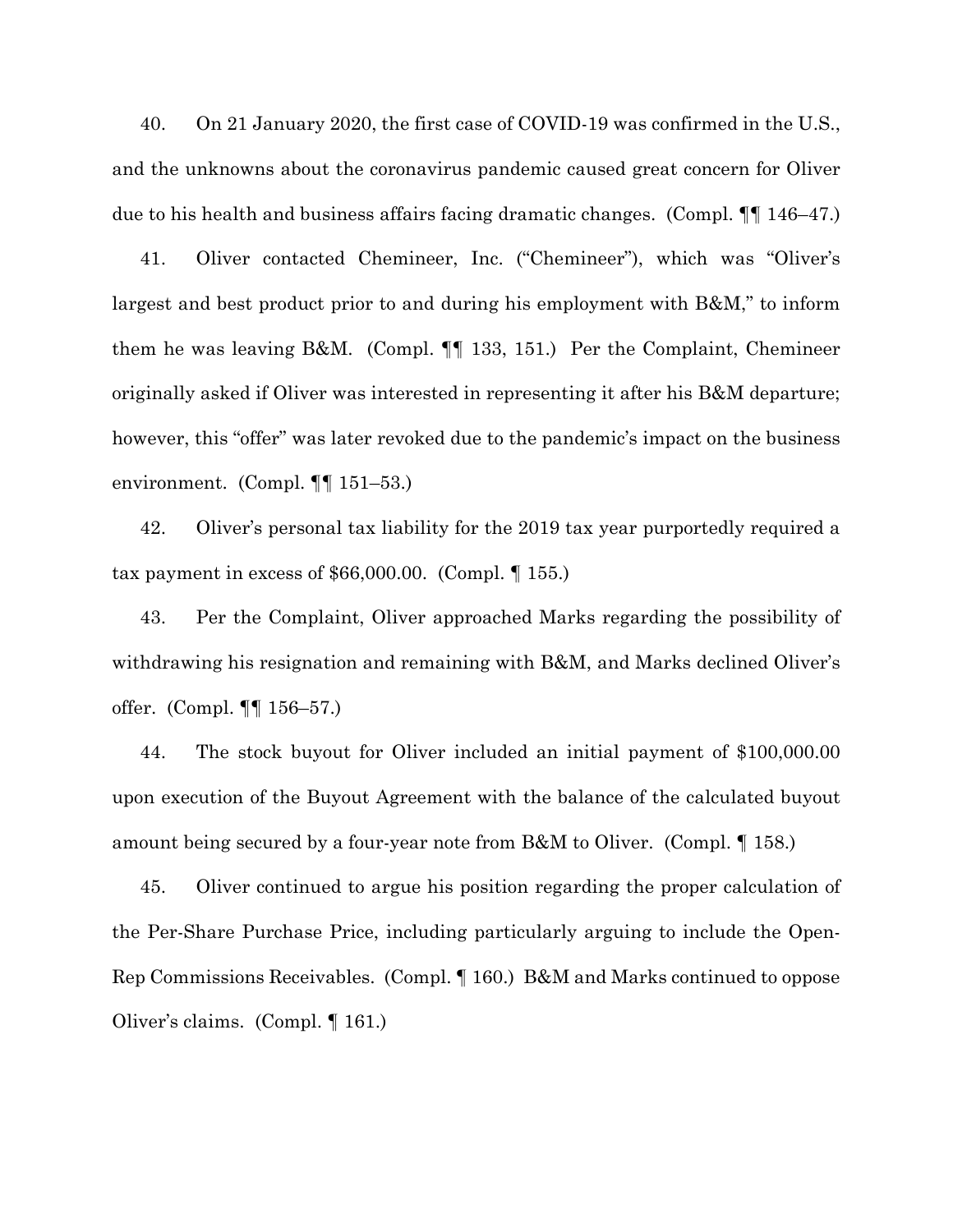46. Despite his disagreement with the calculations of his Per-Share Purchase Price, due to his desperate financial situation, Oliver executed the Redemption Agreement as proposed by B&M and Marks on 22 April 2020. (Compl. ¶ 164.)

47. The Redemption Agreement provided for a total buyout price of \$395,015.00. (Compl. ¶ 165.)

48. Oliver indicated that his treatment at the time of his resignation and stock sale differ dramatically from the treatment Jackson received from B&M in 2019 when Jackson sold his shares to the company. (Compl. ¶¶ 167–78.)

49. The Complaint alleges that, in addition to the other errors and omissions committed by Defendants regarding accounting for Open-Rep Commissions and calculating his buy-out amount, an incorrect interest rate was applied to the promissory note for his stock and his subsequent challenges to the incorrect interest rate were summarily dismissed by B&M, Marks, Little, and Ward as being incorrect. (Compl. ¶ 179.)

#### **III. PROCEDURAL BACKGROUND**

50. The Court sets forth here only those portions of the procedural history relevant to its determination of the Motion.

51. Oliver filed the Complaint in this action on 22 April 2021.

52. Moving Defendants filed the Motion pursuant to Rule 12(b)(6) on 3 July 2021.

53. The Motion has been fully briefed, (B&M's and Marks's Mem. Law Supp. Rule 12(b)(6) Mot. Dismiss, ECF No. 20 ["Br. Supp."]; Pl.'s Br. Resp. Def. B&M and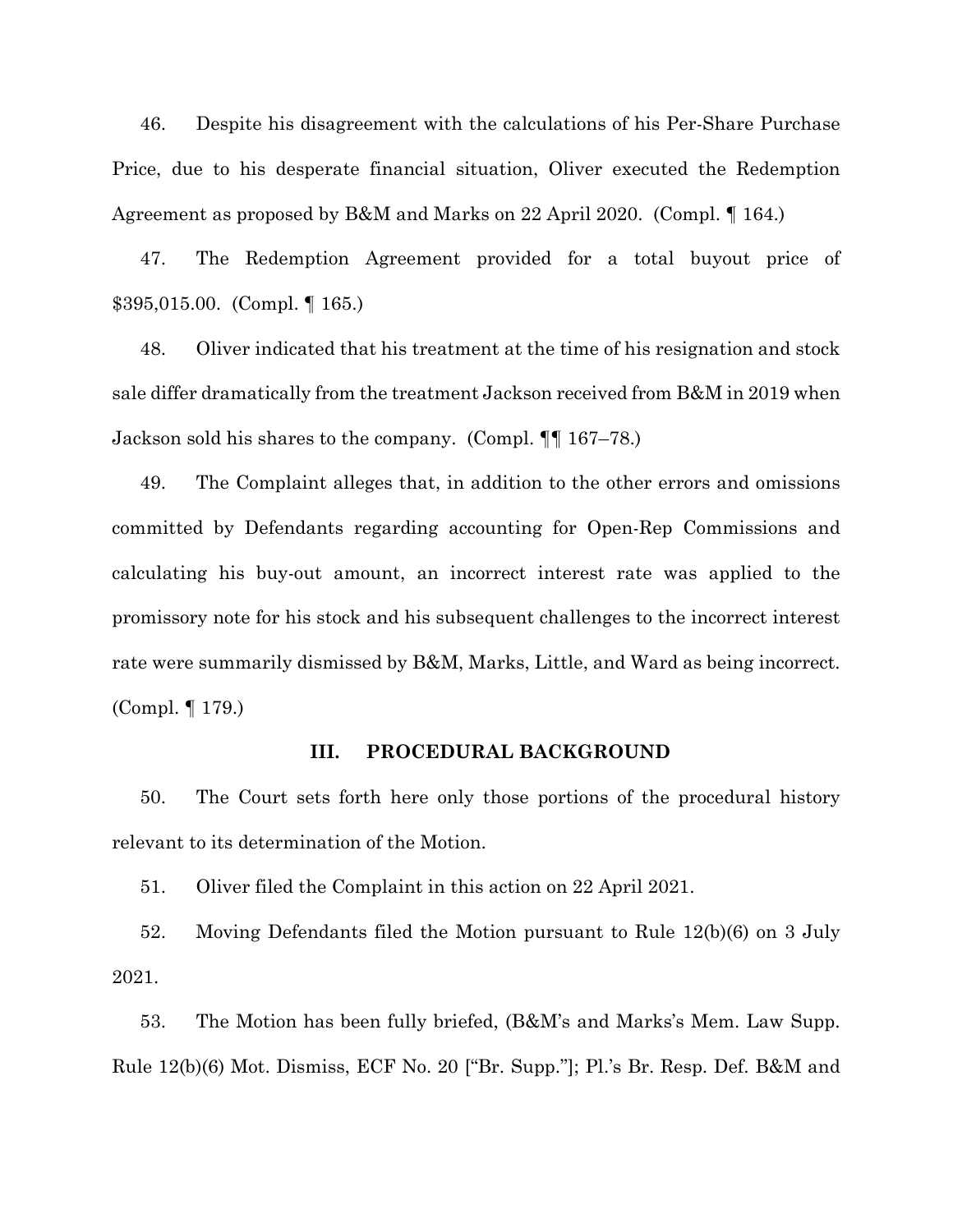Marks's Mot. Dismiss, ECF No. 22 ["Resp. Br."]; and B&M's and Marks's Reply Br. Supp. Rule 12(b)(6) Mot. Dismiss ["Reply Br."]), and the Court has conducted a hearing on the Motion and heard arguments from counsel for the parties, (*See* Not. Hearing, ECF No. 30).

54. The Motion is now ripe for resolution.

#### **IV. LEGAL STANDARD**

55. In ruling on a motion to dismiss pursuant to North Carolina Rule of Civil Procedure (the "Rules") 12(b)(6), the Court reviews the allegations in the Complaint in the light most favorable to the plaintiff. *See Christenbury Eye Ctr., P.A. v. Medflow, Inc.*, 370 N.C. 1, 5 (2017). The Court's inquiry is "whether, as a matter of law, the allegations of the complaint, treated as true, are sufficient to state a claim upon which relief may be granted under some legal theory[.]" *Harris v. NCNB Nat'l Bank*, 85 N.C. App. 669, 670 (1987). The Court accepts all well-pleaded factual allegations in the relevant pleading as true. *See Krawiec v. Manly*, 370 N.C. 602, 606 (2018). The Court is therefore not required "to accept as true allegations that are merely conclusory, unwarranted deductions of fact, or unreasonable inferences." *Good Hope Hosp., Inc. v. N.C. Dep't of Health & Human Servs.,* 174 N.C. App. 266, 274 (2005) (quoting *Veney v. Wyche*, 293 F.3d 726, 730 (4th Cir. 2002)).

56. Furthermore, the Court "can reject allegations that are contradicted by the documents attached, specifically referred to, or incorporated by reference in the complaint." *Moch v. A.M. Pappas & Assocs., LLC*, 251 N.C. App. 198, 206 (2016) (quoting *Laster v. Francis*, 199 N.C. App. 572, 577 (2009)). The Court may consider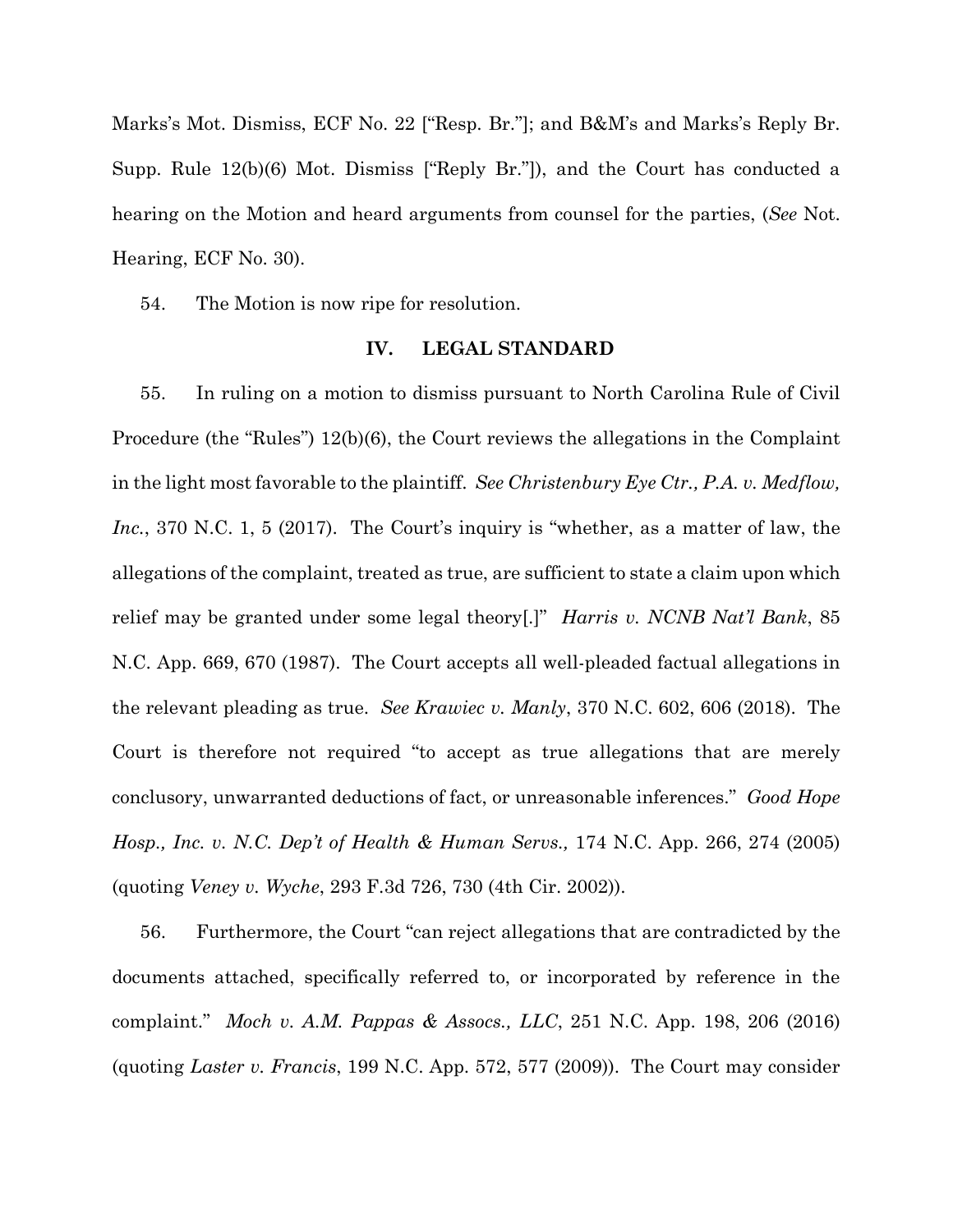these attached or incorporated documents without converting the Rule 12(b)(6) motion to dismiss into a Rule 56 motion for summary judgment. *Id*. (citing *Schlieper v. Johnson*, 195 N.C. App. 257, 261 (2009)). Moreover, the Court "may properly consider documents which are the subject of a plaintiff's complaint and to which the complaint specifically refers even though they are presented by the defendant." *Oberlin Capital, L.P. v. Slavin*, 147 N.C. App. 52, 60 (2001) (citing *Robertson v. Boyd,*  88 N.C. App. 437, 441 (1988)).

57. Our Supreme Court has noted that "[i]t is well-established that dismissal pursuant to Rule 12(b)(6) is proper when '(1) the complaint on its face reveals that no law supports the plaintiff's claim; (2) the complaint on its face reveals the absence of facts sufficient to make a good claim; or (3) the complaint discloses some fact that necessarily defeats the plaintiff's claim.' " *Corwin v. British Am. Tobacco PLC*, 371 N.C. 605, 615 (2018) (quoting *Wood v. Guilford Cty.*, 355 N.C. 161, 166 (2002)). This standard of review for Rule 12(b)(6) is the standard our Supreme Court "routinely uses . . . in assessing the sufficiency of complaints in the context of complex commercial litigation." *Id*. at n.7 (citing *Krawiec*, 370 N.C. at 606 and *Christenbury Eye Ctr.*, 370 N.C. at 5).

## **V. ANALYSIS**

#### **A. Breach of Contract**

58. Moving Defendants first seek dismissal of Oliver's breach of contract claim brought against both B&M and Marks.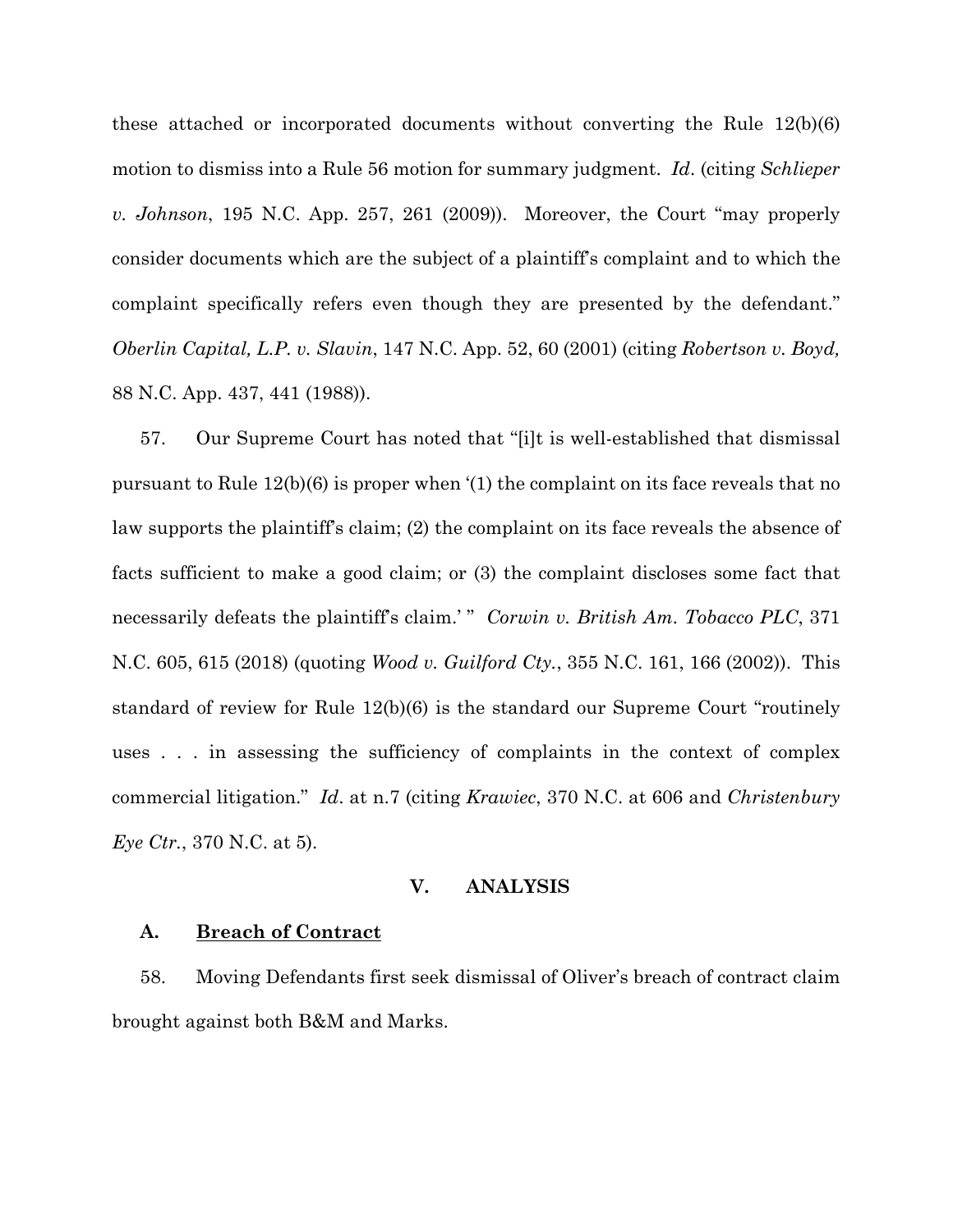59. To properly plead a breach of contract claim, the claimant must allege "(1) [the] existence of a valid contract and (2) [a] breach of the terms of that contract." *Poor v. Hill*, 138 N.C. App. 19, 26 (2000) (citing *Jackson v. Cal. Hardwood Co.,* 120 N.C. App. 870, 871 (1995)). Where each of these elements are alleged, "it is error to dismiss a breach of contract claim under Rule 12(b)(6)." *Woolard v. Davenport*, 166 N.C. App. 129, 134 (2004).

60. Under North Carolina law, "a valid contract requires (1) assent; (2) mutuality of obligation; and (3) definite terms." *Charlotte Motor Speedway, LLC v. Cty. of Cabarrus*, 230 N.C. App. 1, 7 (2013) (citing *Schlieper,* 195 N.C. App. at 261); *see also Elks v. N. State Ins. Co.*, 159 N.C. 619, 624 (1912) ("There is no contract unless the parties thereto assent, and they must assent to the same thing, in the same sense." (cleaned up)). Mutual assent is demonstrated by the parties through a showing of a "meeting of the minds," evincing an intent to be bound by definite terms. *Parker v. Glosson*, 182 N.C. App. 229, 232 (2007) (citing *Charles Holmes Mach. Co. v. Chalkley,* 143 N.C. 181, 183 (1906)).

61. Moving Defendants first argue in part that the Motion should be granted as to the breach of contract claim because it is unclear on the face of the Complaint what "contract" Oliver alleges was breached. (Br. Supp. 9–13.)

62. During the hearing on 19 August 2021, counsel for Oliver confirmed that, while not attached to the Complaint when filed to initiate this action, the "contract" at issue in the breach of contract claim was filed on the Court's docket at Exhibit A to the Affidavit of Perry L. Oliver ("Oliver Affidavit"). (ECF No. 32.)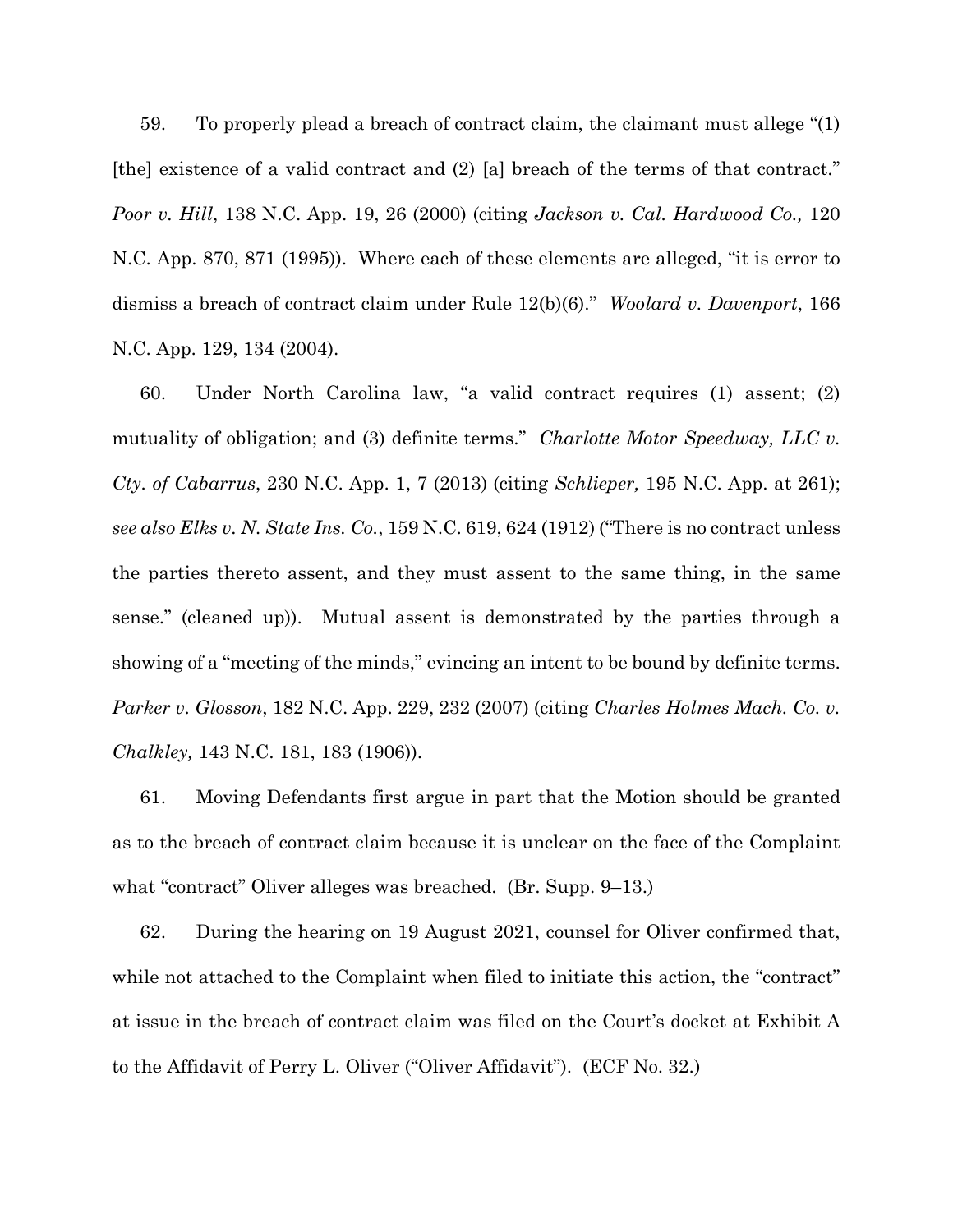63. The North Carolina Court of Appeals has stated that "a trial court's consideration of a contract which is the subject matter of an action does not expand the scope of a Rule 12(b)(6) hearing and does not create justifiable surprise in the nonmoving party." *Oberlin Capital, L.P.,* 147 N.C. App. at 60. The *Oberlin Capital*  Court further stated that because "the [ ] agreement [was] the subject of [the] complaint and [was] specifically referred to in the complaint[,] . . . the trial court did not err in reviewing the [] agreement when ruling on the Rule 12(b)(6) motions." *Id.* at 60–61; *see also Coley v. N.C. Nat'l Bank,* 41 N.C. App. 121, 126 (1979), *Robertson v. Boyd,* 88 N.C. App. 437, 140–41 (1988), *and Brooks Distr. Co. v. Pugh,* 91 N.C. App. 715, 717–18 (1988) (stating that "a trial court's consideration of a contract which is the subject matter of the action does not expand the scope of the hearing and should not create justifiable surprise in the nonmoving party[,]" where the agreements at issue were presented by defense counsel at a pretrial hearing).

64. Paragraph 181 of the Complaint refers to a contract for  $B\&M$ 's employment of Oliver and for issuance of stock ownership to Oliver in accordance with the B&M Stock Partner Agreement. It appears to the Court that this paragraph of the Complaint refers to the same contract attached as Exhibit A to the Oliver Affidavit, which describes Oliver's role as a Shareholder in B&M and provides a Per-Share Purchase Price Formula, referring to Paragraph 6 of the Buy-Sell Agreement. Therefore, the Court may properly review the contract attached to the Oliver Affidavit and considers it herein as the contract that Oliver alleges was breached.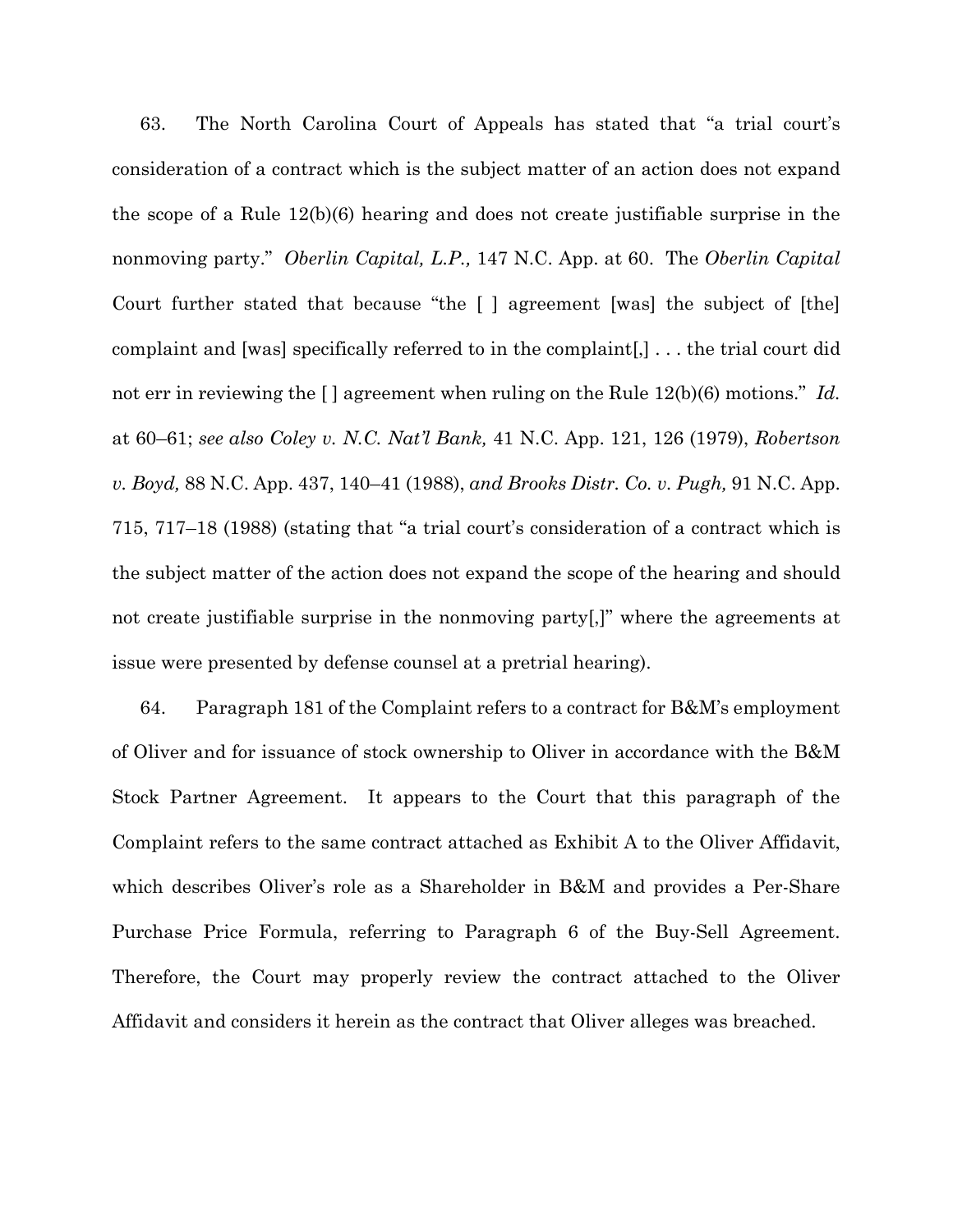65. Second, Defendants seek to dismiss the breach of contract claim because, "[e]ven assuming a prior '[c]ontract' existed providing for redemption of Oliver's shares on terms different from those in the Redemption Agreement, the Redemption Agreement constitutes a novation of any such prior agreement." (Br. Supp. 13.)

66. "Novation may be defined as a substitution of a new contract or obligation for an old one which is thereby extinguished[.] . . . [N]ovation implies the extinguishment of one obligation by the substitution of another." *Bowles v. BCJ Trucking Servs., Inc.*, 172 N.C. App. 149, 153–54 (2005) (some alterations in original) (quoting *Tomberlin v. Long*, 250 N.C. 640, 644 (1959)). The general requirements for a novation are: "a previous valid obligation, the agreement of all the parties to the new contract, the extinguishment of the old contract, and the validity of the new contract," and, "to constitute a novation the transaction must have been so intended by the parties." *Anthony Marano Co. v. Jones*, 165 N.C. App. 266, 269 (2004) (quoting *Tomberlin*, 250 N.C. at 644).

67. Here, it is not clear to the Court based on the facts alleged in the Complaint, as opposed to any position argued by Defendants, which is, by definition "outside the complaint," that there was an intent by all the parties—including Oliver—that the second contract (the Redemption Agreement) be substituted for the original contract (the Stock Partner Agreement). Further, the Redemption Agreement itself does not express an intent by all the parties, including Oliver, that it was meant to be substituted for the Stock Partner Agreement.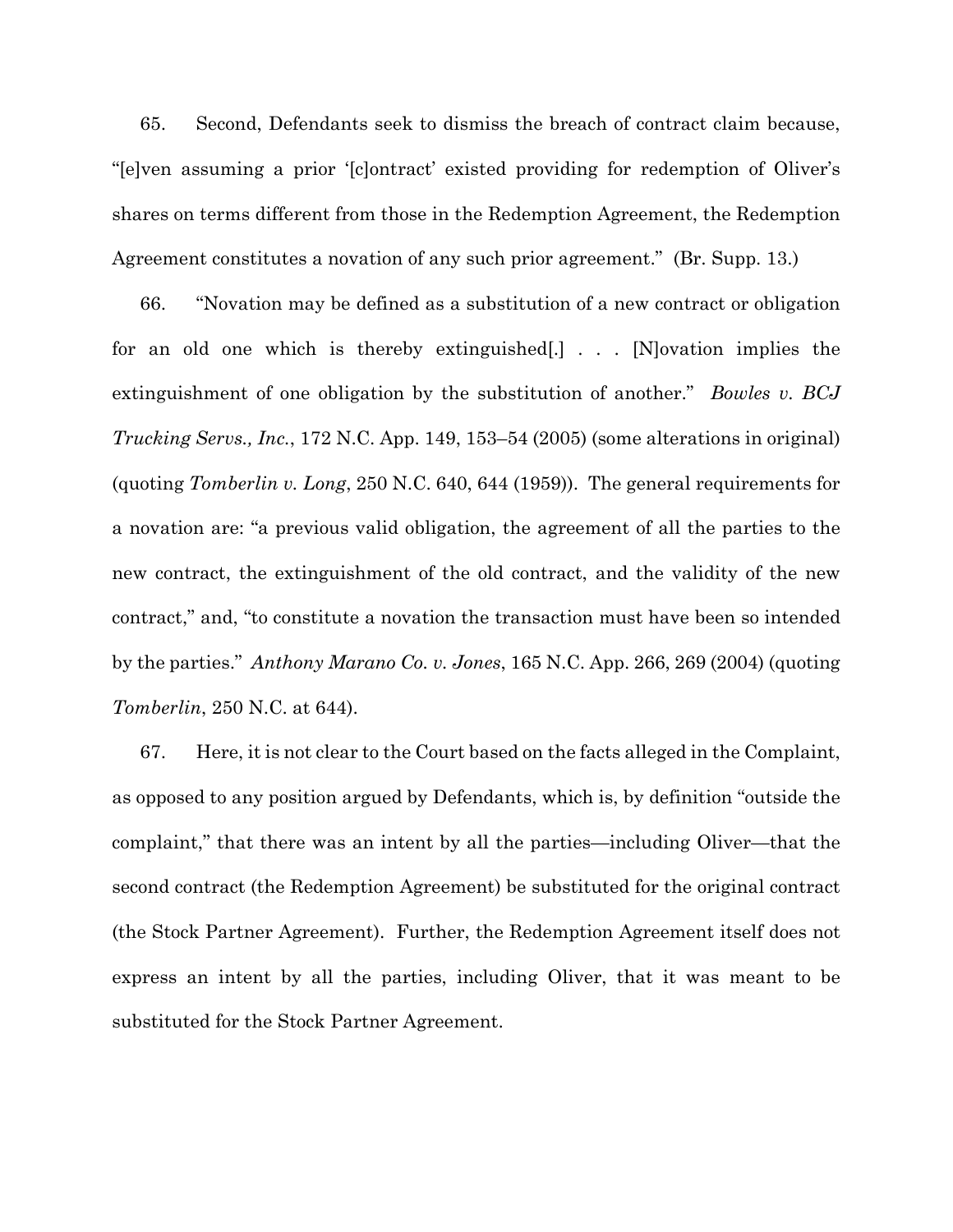68. The Redemption Agreement referred to in the Complaint was filed with the Court by Marks as Exhibit A to his Affidavit. (ECF No. 18.) On a Rule 12(b)(6) motion, the Court "may properly consider documents which are the subject of a plaintiff's complaint and to which the complaint specifically refers even though they are presented by the defendant." *Oberlin Capital, L.P.*, 147 N.C. App. at 60 (citing *Robertson,* 88 N.C. App. at 441). The Redemption Agreement is mentioned multiple times in Oliver's Complaint, (*see, e.g.,* Compl. ¶¶ 163–65), and, therefore, it is proper to consider the Redemption Agreement although it was presented by Marks.

69. Oliver has properly alleged the facts necessary to sustain, at the  $12(b)(6)$ stage, a breach of contract claim. The Court finds that neither the facts alleged in the Complaint nor the language within the four corners of the Redemption Agreement support Moving Defendants' contention that all parties agreed to a novation (including Oliver). As a result, the Motion is denied as to the breach of contract claim.

#### **B. Mutual Mistake**

70. Oliver claims that the Redemption Agreement was entered into as a product of mutual mistake, entitling him to relief. As an initial matter, Oliver does not specify in the Complaint who he seeks to bring his claim for mutual mistake against. As Moving Defendants have pointed out, "[t]he circumstances suggest this is a claim against [B&M] alone." (Br. Supp. 15.) Oliver does not contest this proposition. The Court agrees and will analyze the Motion as to the mutual mistake claim only as to B&M. Regardless of who the claim was brought against (whether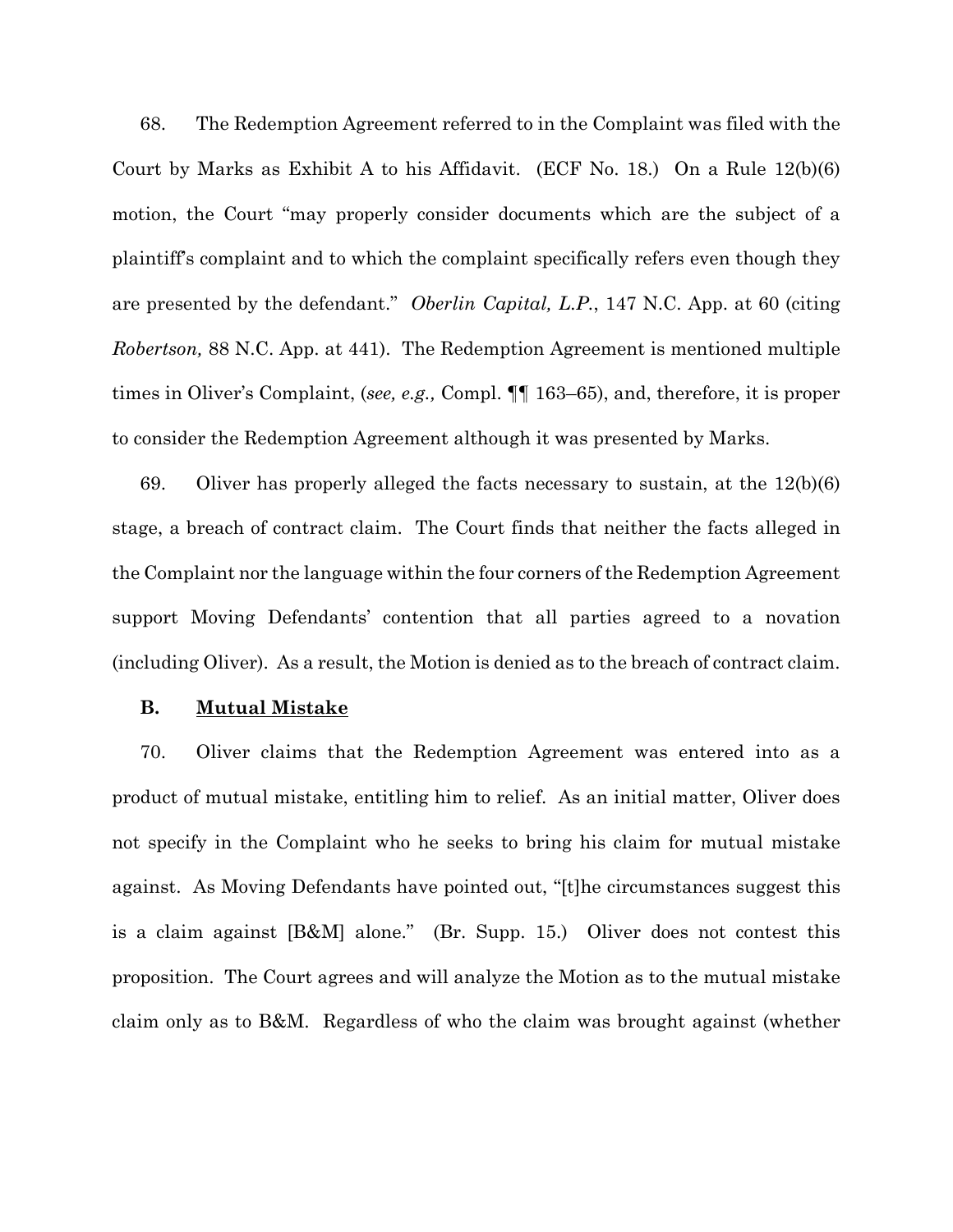B&M alone, both B&M and Marks, or Marks alone), the Court's determination would not vary.

71. "A mutual mistake exists when both parties to a contract proceed 'under the same misconception respecting a material fact, the terms of the agreement, or the provisions of the written instrument designed to embody such agreement.' " *Smith v. First Choice Servs.,* 158 N.C. App. 244, 249 (2003) (quoting *Sudds v. Gillian*, 152 N.C. App. 659, 662 (2002)). "A party seeking relief from a contract or deed must generally prove there was a mutual mistake by the parties. . . . That mistake must occur during the making of the contract." *Stratton v. Royal Bank of Can.,* 211 N.C. App. 78, 82 (2011).

72. Oliver alleges that the Redemption Agreement executed in April 2020 is "invalid" due to mutual mistakes in (1) the calculations of the Per-Share Purchase Price and (2) an incorrect application of the interest accrual rate on the stock redemption Promissory Note. (Compl. ¶ 193.) As a result of these alleged mistakes and the alleged invalidity of the Redemption Agreement, Oliver claims the contract is unenforceable. (Compl. ¶ 192.) Oliver contends he has suffered damages in excess of \$25,000.00 due to these alleged mistakes. (Compl. ¶ 196.)

73. Moving Defendants first argue that the mutual mistake claim fails because there can be no cause of action for mutual mistake, standing alone. Indeed, generally a claim of mutual mistake comes in the form of a request for recission or reformation of a contract. *See, e.g., WNC Holdings, LLC v. Alliance Bank & Trust Co.,* 2012 NCBC LEXIS 53, at \*\*47 (N.C. Super. Ct. Oct. 2, 2012) ("In equity, a party may seek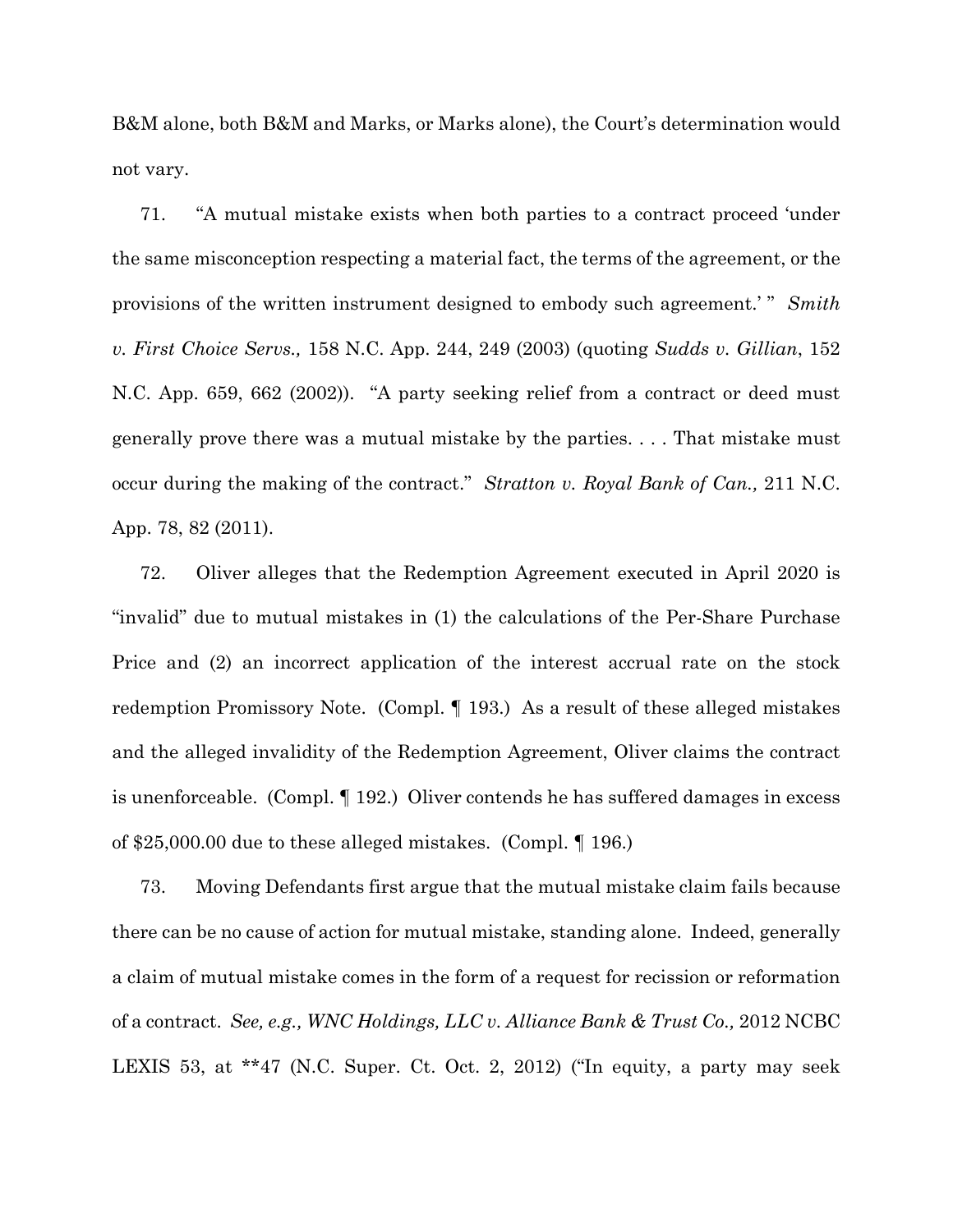rescission of a contract based on the mutual mistake of the parties." (citing *Marriott Financial Serv., Inc. v. Capitol Funds, Inc.*, 288 N.C. 122, 135 (1975))); *and TAC Invs., LLC v. Rodgers,* 2020 NCBC LEXIS 143, at \*\*10–11 (N.C. Super. Ct. Dec. 7, 2020) ("Reformation is a well-established equitable remedy used to reframe written instructions where, through mutual mistake . . . the written instrument fails to embody the parties' actual, original agreement." (citing *Metro. Prop. & Cas. Ins. Co. v. Dillard,* 126 N.C. App. 795, 798 (1997) (cleaned up))).

74. In some instances, defendants may also attempt to assert mutual mistake as a defense to contract enforcement. *See, e.g., Paradigm Fin. Group, Inc. v. Church,*  2014 NCBC LEXIS 33, at \*\*8–10 (N.C. Super. Ct. July 24, 2014).

75. It is questionable whether a claim for relief for mutual mistake stands on its own, but, even assuming the Court takes Oliver's statement in the Complaint that the Redemption Agreement is "invalid" due to mutual mistake as a request for rescission of the agreement—and further viewed in light of Oliver's clarification in his Response Brief to the Motion that he seeks reformation of the Redemption Agreement, (Br. Opp'n 18)—Oliver's claim for Mutual Mistake still fails for failure to allege any "mistake."

76. Rule 9(b) states that "[i]n all averments of . . . mistake, the circumstances constituting . . . [the] mistake shall be stated with particularity." In analyzing whether the Rule 9(b) particularity requirement had been satisfied in a claim for mistake, the North Carolina Court of Appeals stated that "[t]he mere statement that something was or was not done through error, oversight and mutual mistake is not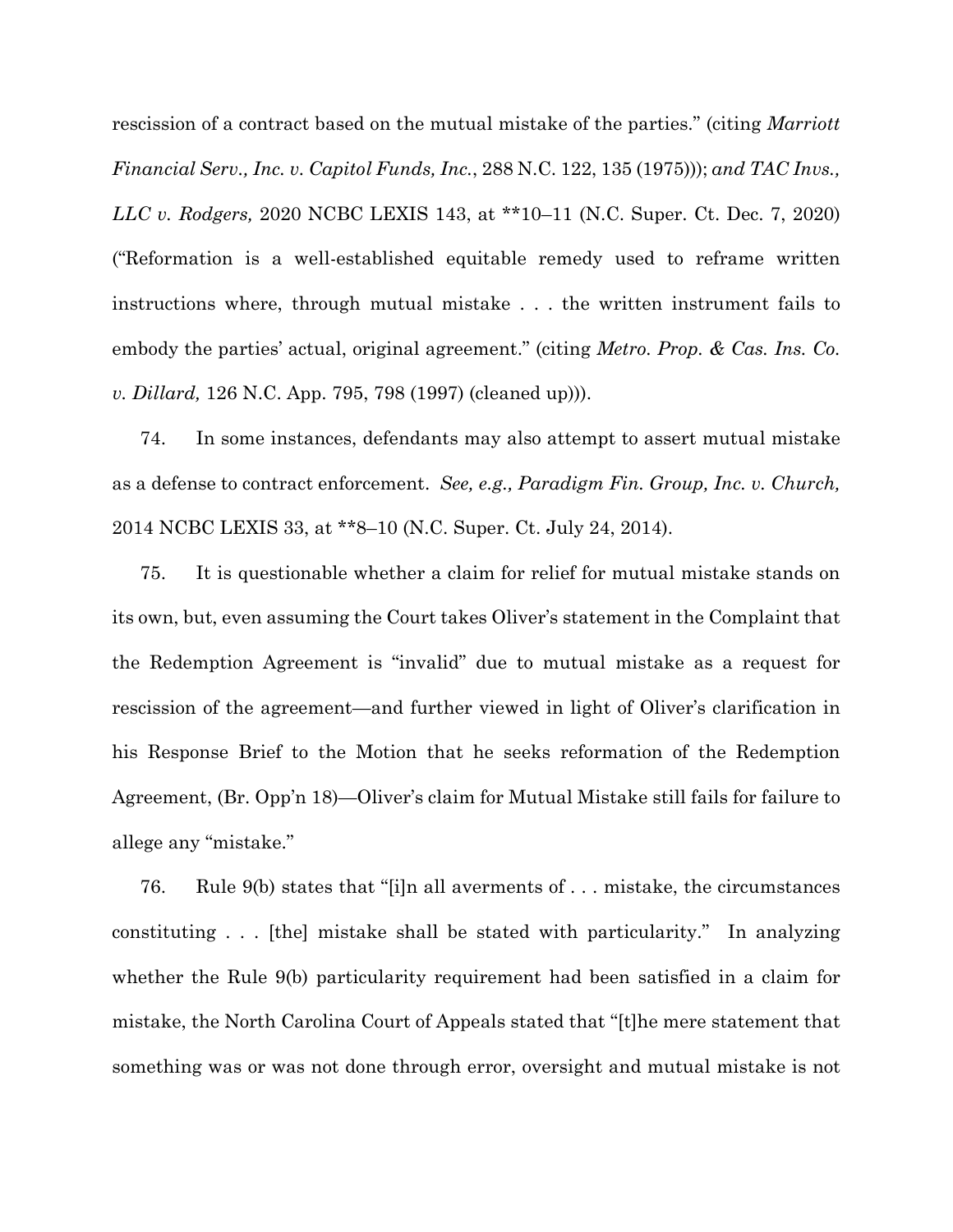sufficient to satisfy the minimum requirements for seeking the revision of a contract because of mistake." *Ragsdale v. Kennedy,* 22 N.C. App. 509, 511 (1974) (*rev'd on other grounds*, 286 N.C. 130 (1974)).

77. "The party seeking reformation [for mistake] must allege the provision that was agreed upon, the provision that was written, and that the mistake was mutual. It is not required that the pleader allege facts as to how and why the mutual mistake came about." *Huss v. Huss*, 31 N.C. App. 463, 467 (1976) (citing *Matthews v. Shamrock Van Lines, Inc.*, 264 N.C. 722 (1965) (internal citations omitted)).

78. "[O]ur Supreme Court has long held that to satisfy Rule 9(b)'s requirements [in a fraud claim], a plaintiff must 'alleg[e the] time, place and content of the fraudulent representation, identity of the person making the representation and what was obtained as a result of the fraudulent acts or representations.' " *Aym Techs., LLC v. Scopia Capital Mgmt. LP*, 2021 NCBC LEXIS 29, at \*21 (N.C. Super. Ct. Mar. 31, 2021) (quoting *Terry v. Terry*, 302 N.C. 77, 85 (1981)). While this is the rule for the Rule 9(b) particularity requirement with regard to fraud, a similar rule has been applied in analyzing the Rule 9(b) particularity requirement in the mistake context. *See Lahrmer v. Norris,* 2003 N.C. App. LEXIS 1845, at *\**9 (2003) (finding that the plaintiff there had failed to state a claim for mistake regarding the contents of a deed where "[t]here [was] no allegation in the complaint regarding the circumstances surrounding the signing of the deed, [nor] what anyone was told concerning the titling of the property or concerning the deed's execution[.]").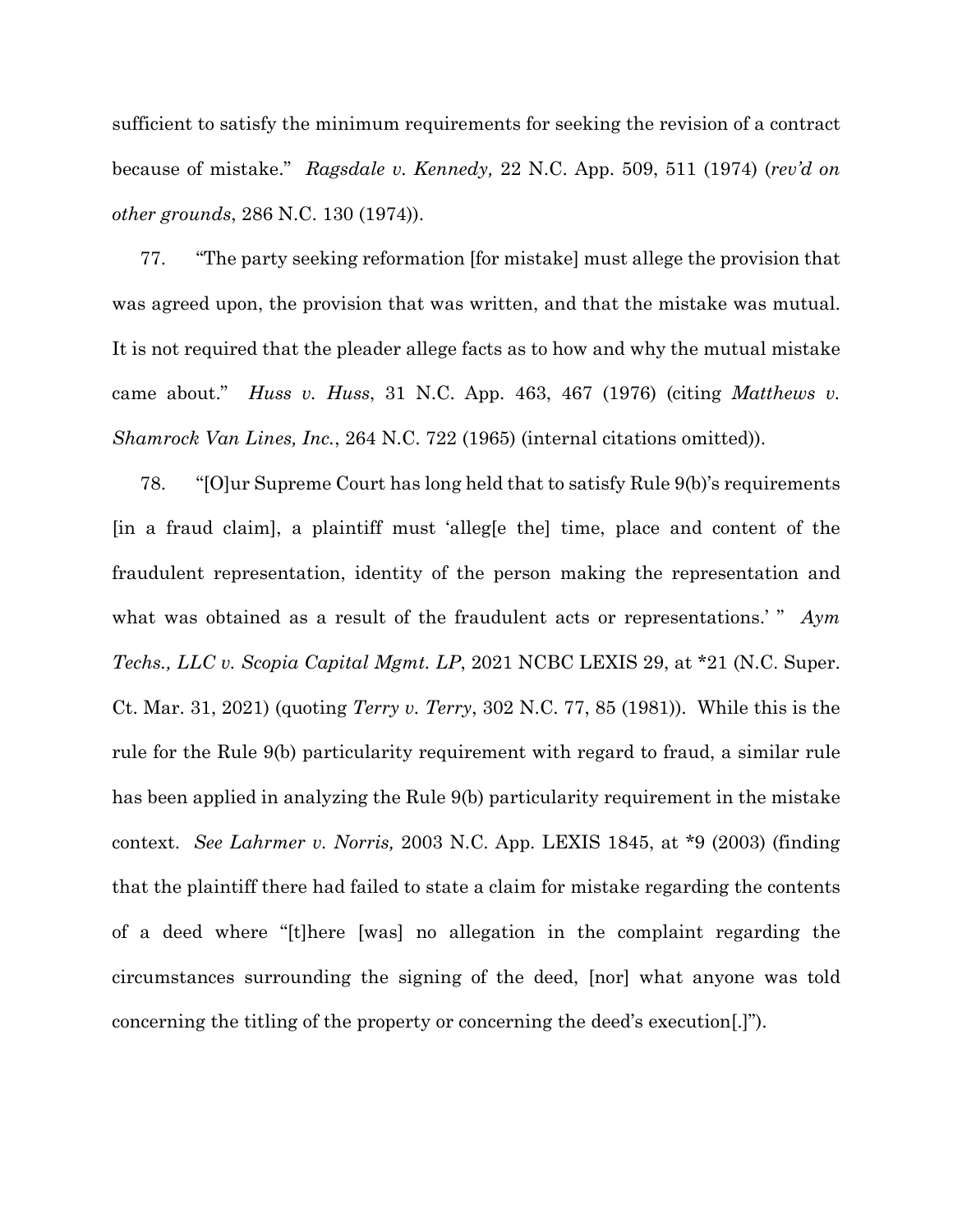79. Here, Oliver has failed to allege any facts tending to indicate that he was mistaken as to the terms of the Redemption Agreement at the time he executed the document; in fact, quite the opposite, by Oliver's own admission, he was fully aware of the provisions in the agreement that were not in accordance with his understanding of the terms that should have been included in the contract.

80. As Moving Defendants note, Oliver was fully aware of the alleged "mistakes" when he entered into the contract, making these provisions in the contract not mistakes on the part of Oliver. (Compl.  $\P\P$  55–56 (as early as January 2015 Oliver was advocating for inclusion of Open-Rep Commissions in the relevant calculations); ¶ 87 (Oliver was aware that failure to include Open-Rep Commissions affects the Per-Share Purchase Price); ¶¶ 108–14 (Oliver had his accountants advocating inclusion of Open-Rep Commissions to increase value); ¶ 118 (in December 2019 Oliver provided a proposed estimated Per-Share Purchase Price including Open-Rep Commissions).)

81. Yet, "despite Oliver's disagreement with the content and manner in which his Per-Share Purchase Price had been calculated, he executed his Redemption Agreement on April 22, 2020[.]" (Compl. ¶ 164.)

82. Based on the express statements in his Complaint, the Court can only conclude that Oliver made no mistake as to the terms of the Redemption Agreement; rather, he agreed to take less than what he had argued he was owed. Therefore, the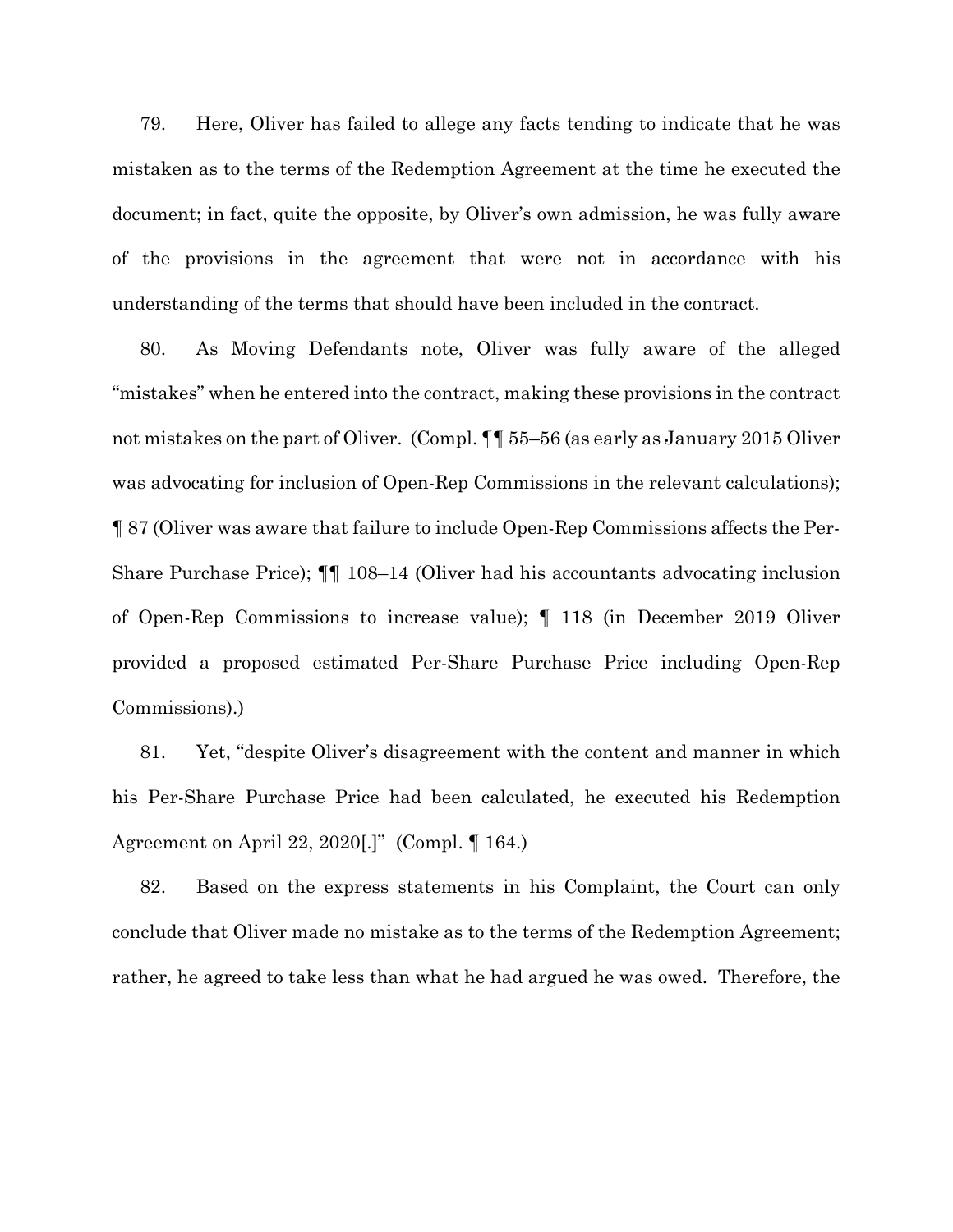claim for relief for mutual mistake fails and the Motion is granted as to this claim.[2](#page-20-0) The mutual mistake claim is dismissed with prejudice.<sup>[3](#page-20-1)</sup>

## **C. Negligent Misrepresentation**

83. Oliver's third claim, for negligent misrepresentation, is brought against B&M only. As a result, B&M seeks to have the claim dismissed.

84. "It has long been held in North Carolina that 'the tort of negligent misrepresentation occurs when (1) a party justifiably relies (2) to his detriment (3) on information prepared without reasonable care (4) by one who owed the relying party a duty of care.' " *Simms v. Prudential Life Ins. Co. of Am.*, 140 N.C. App. 529, 532 (2000) (quoting *Raritan River Steel Co. v. Cherry, Bekaert & Holland*, 322 N.C. 200, 206 (1988) (cleaned up)). When alleging negligent misrepresentation, a plaintiff must satisfy the heightened pleading standard for fraud found in Rule 9. N.C.G.S § 1A-1, Rule 9(b); *see also Deluca v. River Bluff Holdings II, LLC,* 2015 NCBC LEXIS 12, at \*\*20–21 (N.C. Super. Ct. Jan. 28, 2015); *BDM Invs. v. Lenhil, Inc.,* 2012 NCBC LEXIS 7, at \*\*56 (N.C. Super. Ct. Jan. 18, 2012); *Breedon v. Richmond Cmty. Coll.,* 171 F.R.D. 189, 198–99 (M.D.N.C. 1997).

<span id="page-20-0"></span><sup>2</sup> The Court further doubts whether Oliver has failed to allege that any of the Defendants were mistaken as to the terms of the Redemption Agreement, which would be another fatal defect in the mutual mistake claim, but the Court need not reach this issue because Oliver has failed to allege even his own mistake in entering into the Redemption Agreement.

<span id="page-20-1"></span><sup>&</sup>lt;sup>3</sup> "The decision to dismiss an action with or without prejudice is in the discretion of the trial court." *First Fed. Bank v. Aldridge*, 230 N.C. App. 187, 191 (2013). The Court concludes, in the exercise of its discretion, that dismissal of the mutual mistake claim (and the negligent misrepresentation claim, see herein *infra*) should be with prejudice to Oliver's right to attempt to reassert such claim through proper factual allegations by way of a motion to amend. The Court, based on its review of the facts found in the Complaint, finds that Oliver cannot properly allege claims for mutual mistake and negligent misrepresentation.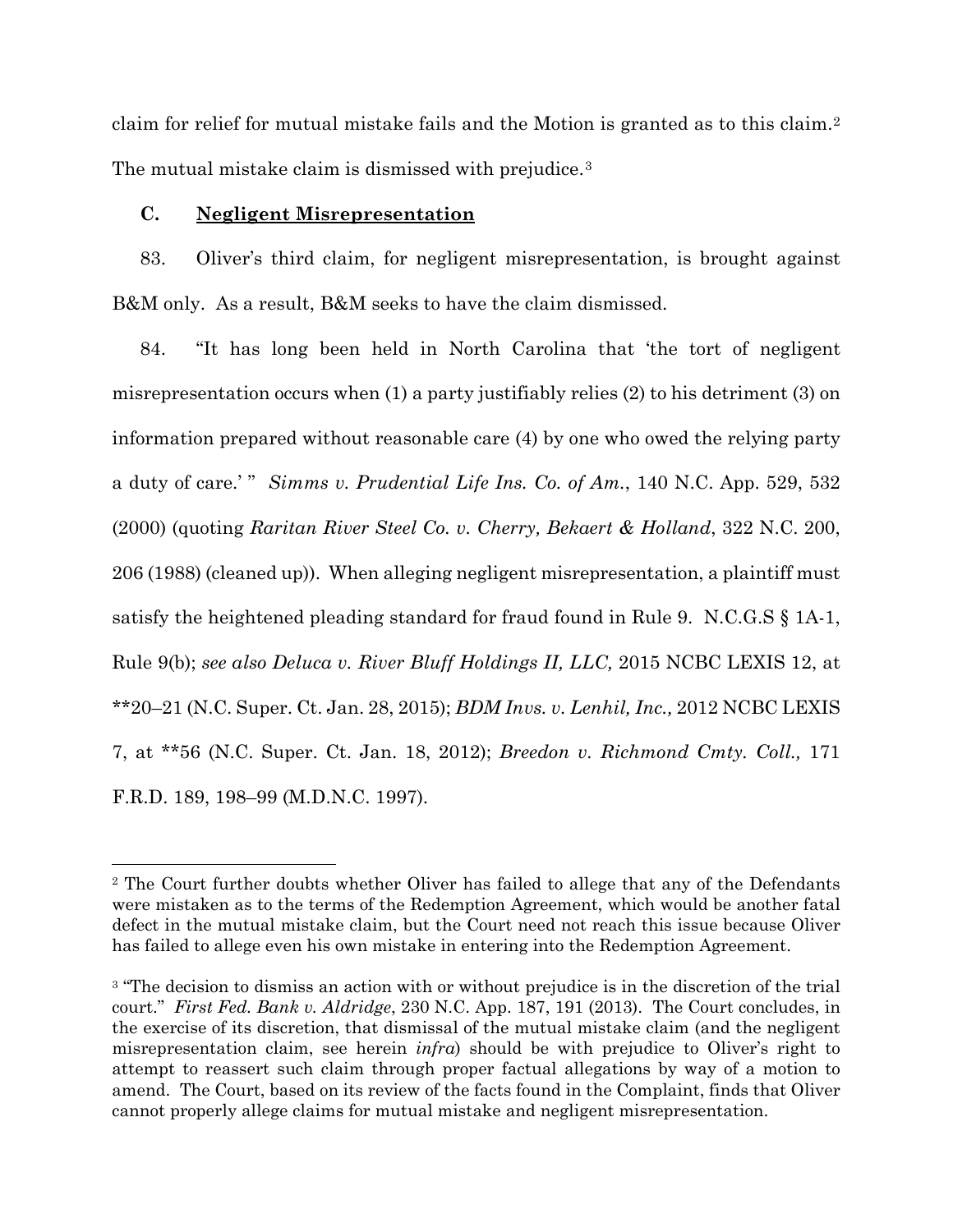85. B&M claims that Oliver cannot satisfy the "justifiable reliance" element of a negligent misrepresentation claim because he admits that he knew the true facts underlying the alleged "misrepresentation." (Br. Supp. 17–18.) The Court agrees.

86. *Raritan River Steel Co.* stands for the proposition that, to survive a Rule 12(b)(6) motion, a plaintiff's complaint must allege facts supporting justifiable reliance to his detriment on information prepared without reasonable care by someone who owed a duty of care to the relying party. 322 N.C. at 206. To properly plead justifiable reliance, "a plaintiff must sufficiently allege that he made a reasonable inquiry into the misrepresentation and [ ] that he was denied the opportunity to investigate or that *he could not have learned the true facts* by exercise of reasonable diligence." *Austin v. Regal Inv. Advisors, LLC,* 2018 NCBC LEXIS 3, at \*31 (N.C. Super. Ct. Jan. 8, 2018) (quoting *Rountree v. Chowan Cty.,* 252 N.C. App. 155, 163 (2017) (emphasis added) (cleaned up)).

87. Here, Oliver admits repeatedly in the Complaint that he knew the true facts underlying the alleged "misrepresentation." (*See, e.g.,* Compl. ¶ 164 ("Despite Oliver's disagreement with the content and manner in which his Per-Share Purchase Price had been calculated, he executed his Redemption Agreement on April 22, 2020, in order to secure the One Hundred Thousand Dollar (\$100,000.00) initial stock sale payment.").) Oliver cannot properly allege that he justifiably relied on representations made by B&M while also alleging that he knew the true facts underlying those alleged misrepresentations.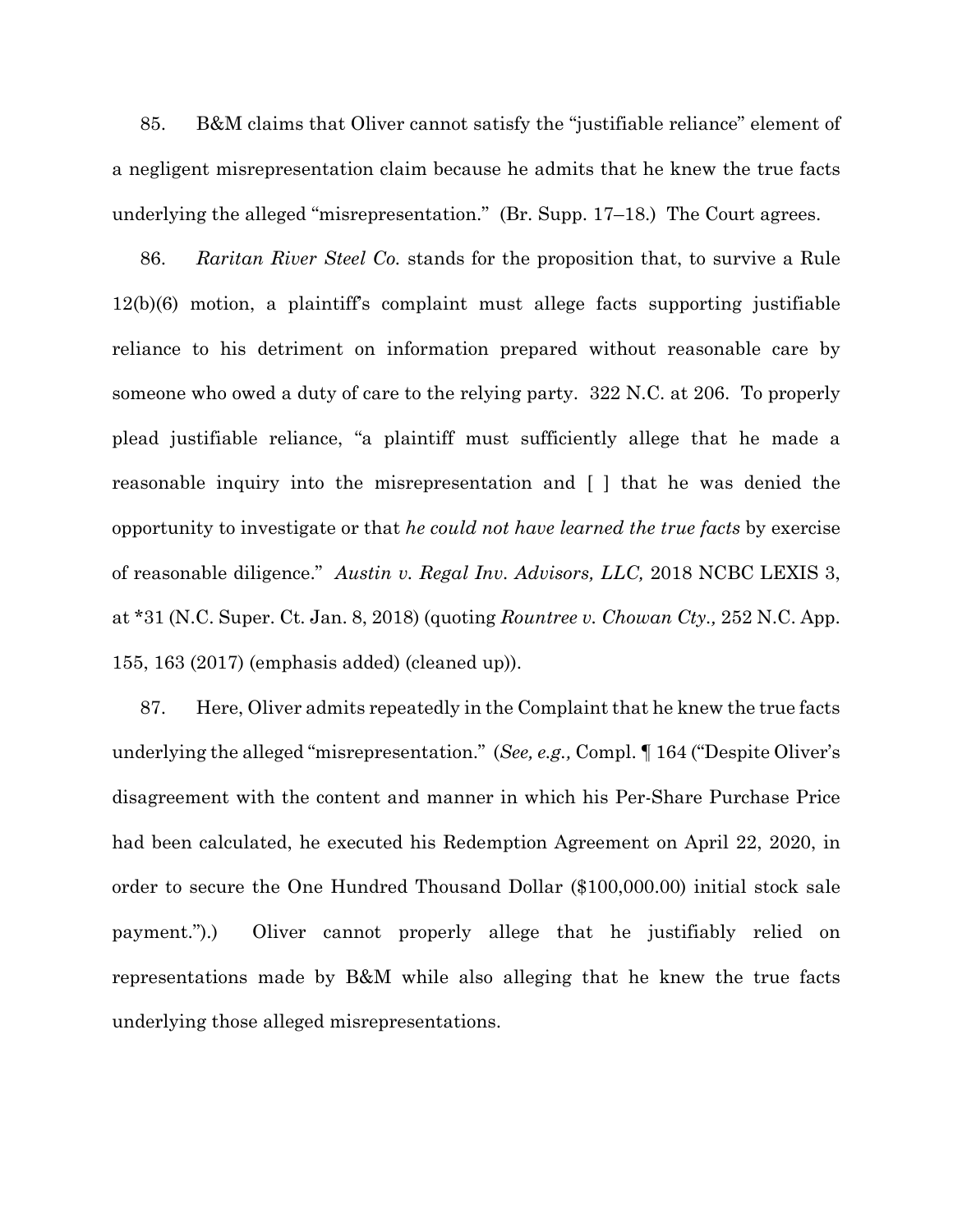88. Additionally, even if the Court's conclusion in this regard is in error, the Complaint further fails to allege how Oliver, with reasonable diligence, could not have discovered the true facts prior to executing the agreements in question. This failing, too, is fatal to Oliver's claim.

89. Therefore, because Oliver cannot satisfy the justifiable reliance element, the Motion is granted as to the claim for negligent misrepresentation and that claim is dismissed with prejudice.

## **D. Constructive Fraud**

90. Oliver's fourth claim is brought against both B&M and Marks for constructive fraud.

91. "[A] cause of action for constructive fraud must allege: (1) a relationship of trust and confidence; (2) that the defendant took advantage of that position of trust in order to benefit himself; and (3) that plaintiff was, as a result, injured." *White v. Consol. Planning, Inc.*, 166 N.C. App. 283, 293 (2004).

92. Constructive fraud and breach of fiduciary duty are similar but separate claims in North Carolina. *Id*. The primary difference between the two claims is that constructive fraud requires that the defendant benefit himself. *Id.* at 294.

93. Constructive fraud and actual fraud are also similar but separate claims. A claim of constructive fraud "does not require the same rigorous adherence to elements as actual fraud." *Forbis v. Neal*, 361 N.C. 519, 528 (2007). Further, an intent to deceive on defendant's part, required in a claim for actual fraud, is not a required element for constructive fraud. *White*, 166 N.C. App. at 294.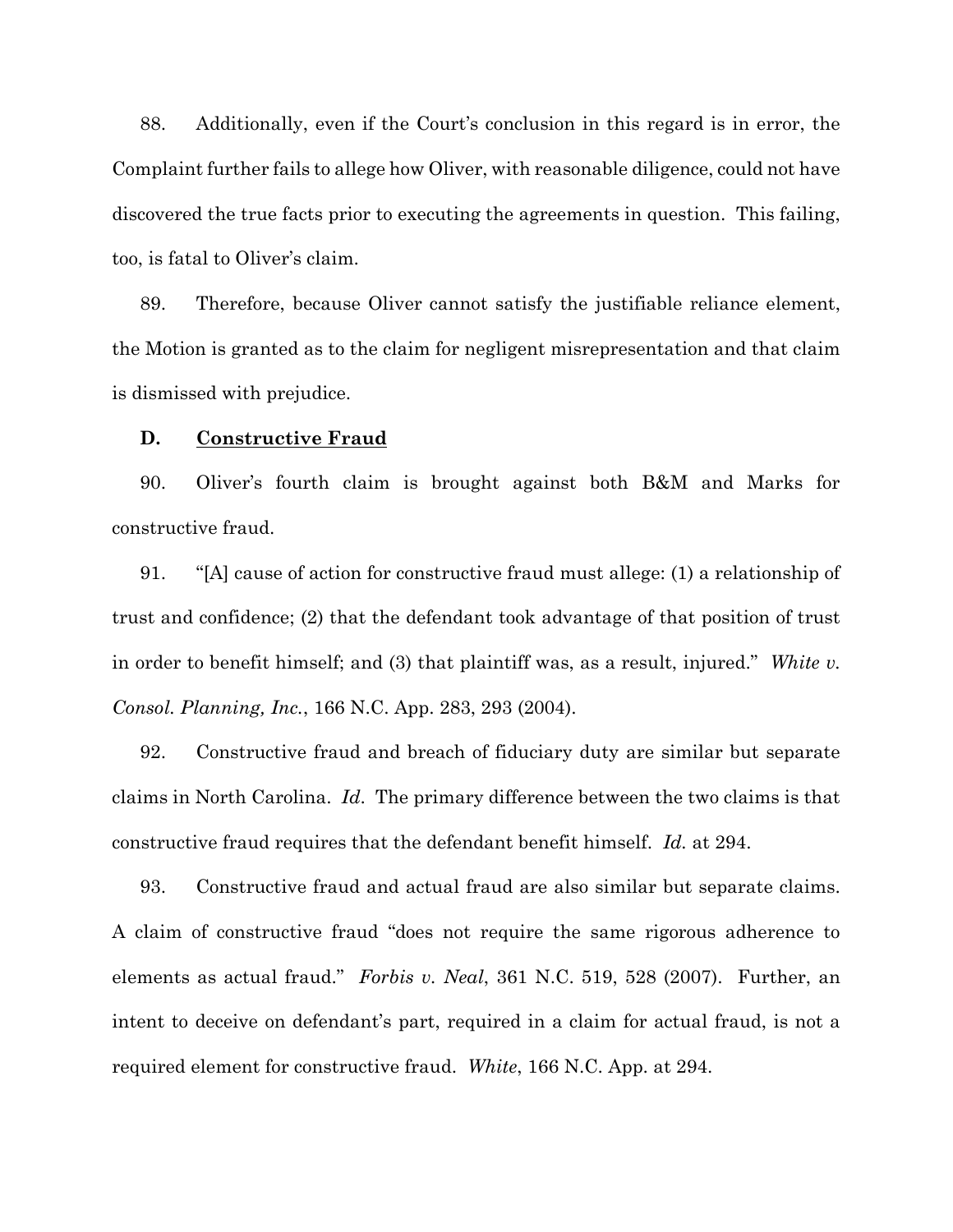94. The Motion as to the constructive fraud claim is based on Oliver's alleged failure to properly set out one of the three elements of constructive fraud, namely the first element, a relationship of trust and confidence. Moving Defendants' argument for dismissal of the constructive fraud claim fails. Here, Oliver has properly pled a constructive fraud claim sufficient to withstand the Motion by alleging sufficient information to support the contention that Oliver's injury was unique such that Oliver can maintain a direct action as a shareholder.

95. " '[T]o maintain a claim for constructive fraud, plaintiffs must show that they and defendants were in a relation of trust and confidence[.]' . . . 'Put simply, a plaintiff must show (1) the existence of a fiduciary duty, and (2) a breach of that duty.' " *Brissett v. First Mt. Vernon Indus. Loan Ass'n,* 233 N.C. App. 241, 252 (2014) (quoting *Barger v. McCoy Hillard & Parks*, 346 N.C. 650, 666 (1997), and *Keener Lumber Co., Inc. v. Perry*, 149 N.C. App. 19, 28 (2002) (cleaned up)).

96. Generally, such a relationship exists "wherever confidence on one side results in superiority and influence on the other; where a special confidence is reposed in one who in equity and good conscience is bound to act in good faith and with due regard to the interests of the one reposing the confidence." *White*, 166 N.C. App. at 293 (quoting *Vail v. Vail*, 233 N.C. 109, 114 (1951)); *see also Abbitt v. Gregory*, 201 N.C. 577, 598 (1931). These types of relationships generally include a patient and physician, an attorney and client, a broker and principal, a guardian and ward, and other such fiduciary relations. *Black v. Littlejohn*, 312 N.C. 626, 646 (1985); *White*, 166 N.C. App. at 293.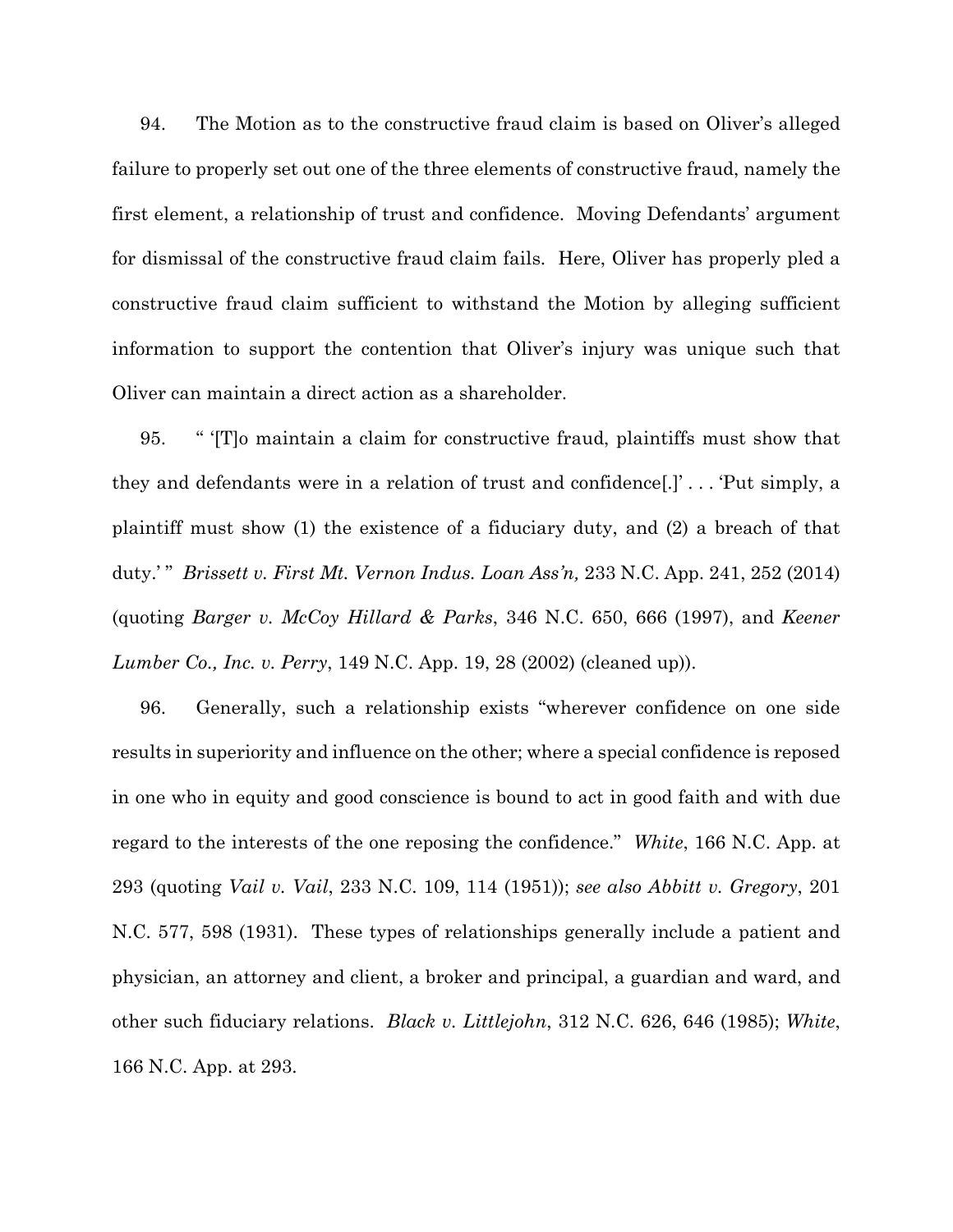97. Oliver alleges that a relationship of trust and confidence existed between him, as a corporate officer and shareholder of B&M, on the one hand, and B&M, on the other, (Compl. ¶ 212), and between Oliver and Marks as equal shareholders of B&M, (Compl. ¶ 213). Oliver further contends that Marks, as B&M's president, owed Oliver fiduciary duties as a shareholder and that B&M, as a corporation, owed fiduciary duties to Oliver as a shareholder. (Compl. ¶ 222.)

98. A corporation does not owe a generalized *de jure* fiduciary duty to an officer and shareholder. *Merrell v. Smith*, 2020 NCBC LEXIS 150, at \*\*22 (N.C. Super. Ct. Dec. 22, 2020). A *de facto* fiduciary duty may arise in certain situations but is a demanding standard where the party alleged to owe the duty must figuratively "hold all the cards." *Beam v. Sunset Fin. Servs.*, 2019 NCBC LEXIS 55, at \*20 (N.C. Super. Ct. Sept. 3, 2019). Here, Oliver and Moving Defendants were on essentially equal footing. Oliver and Marks were equal 50% shareholders in B&M and each brought business knowledge and sophistication to their respective roles, notably including Oliver's prior experience at his company, Chapman, which offered similar products and services as B&M. (Compl.  $\P\P$  34–35, 117.)

99. Further, shareholders generally "do not owe a fiduciary duty to each other or to the corporation." *Freese v. Smith*, 110 N.C. App. 28, 37 (1993). There is an exception that majority shareholders owe duties to minority shareholders, but that exception is inapplicable here where Marks and Oliver were equal shareholders of B&M. *Gaines v. Long Mfg. Co.*, 234 N.C. 340, 344 (1951); *see also Corwin*, 371 N.C.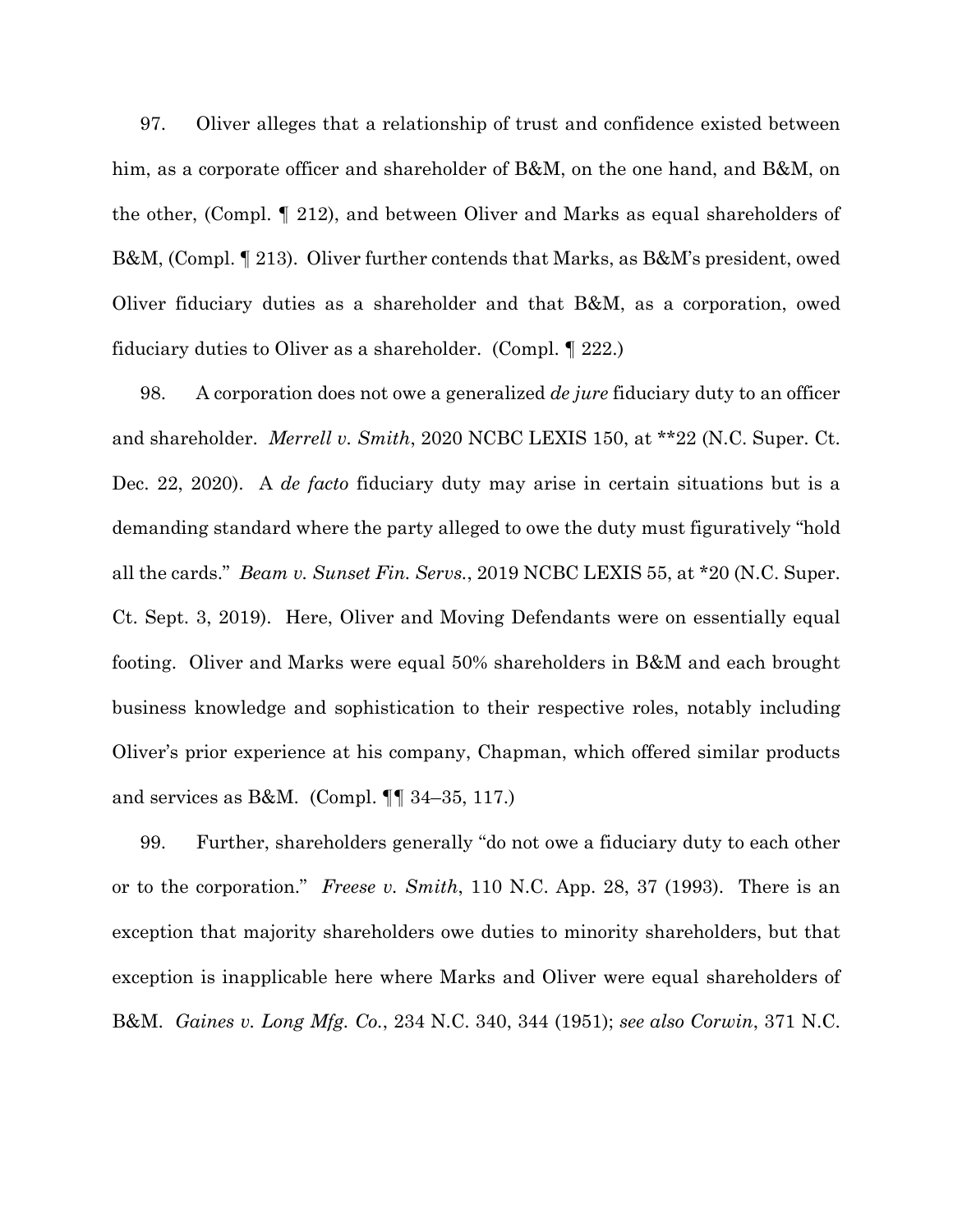at 616 (explaining that only controlling shareholders owe fiduciary duties to other stockholders).

100. However, to the extent that Oliver alleges that B&M and Marks—as President of B&M—were functioning in the capacity of fiduciaries to the company's shareholders, and that Moving Defendants breached that fiduciary duty as to Oliver as the only other shareholder in B&M, Oliver's allegations are sufficient to withstand the Motion based on a unique injury. (Compl. ¶ 222.)

101. As established above, a corporation does not owe generalized fiduciary duties to its shareholders. *Merrell*, 2020 NCBC LEXIS 150, at \*\*22. Officers, however, do owe fiduciary duties to the company but not directly to its shareholders. *Raymond James Capital Partners, L.P. v. Hayes*, 248 N.C. App. 574, 577 (2016). As a result, shareholders rarely successfully bring claims in their individual capacities directly against officers of a corporation. *Id.* at 580.

102. A shareholder may only bring an individual action against a third party for an injury that directly affects the shareholder under two circumstances: (1) where the third party owed the shareholder a special duty; or (2) where the shareholder suffered a separate and distinct personal injury from the injury sustained by other shareholders or the corporation itself. *Id*. at 578. Oliver need only show that he was owed a special duty *or* that he sustained a separate and distinct injury, not both. *White v. Hyde,* 2016 NCBC LEXIS 74, at \*\*18 (N.C. Super. Ct. Oct. 4, 2016). Here, Oliver has alleged enough to withstand the Motion by alleging that he suffered a separate and distinct personal injury.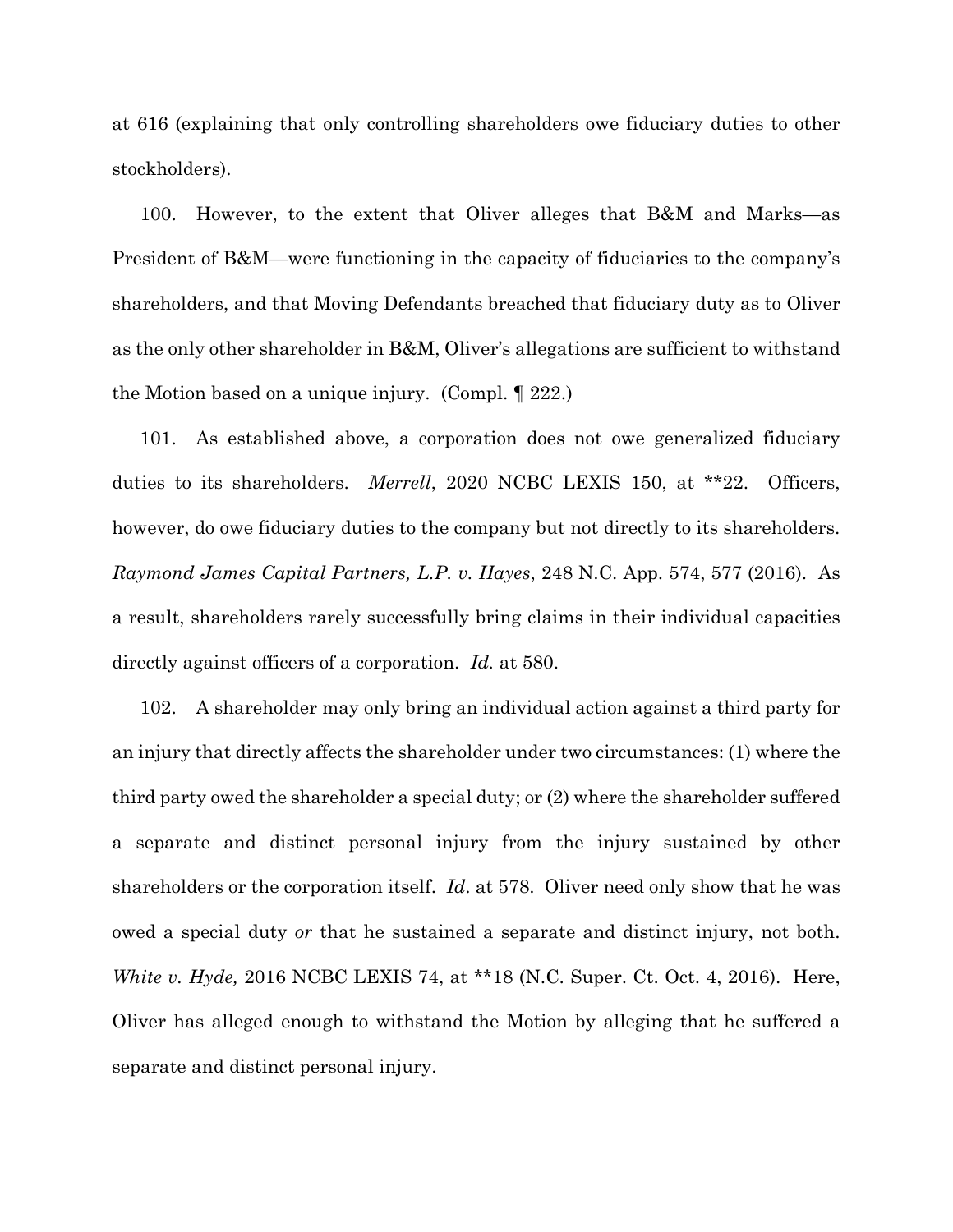103. The North Carolina Court of Appeals has stated that "a fifty-percent shareholder of a closely held corporation 'cannot maintain an action against defendants for her individual recovery absent a showing that she has sustained a loss peculiar to herself by reason of some special circumstances or special relationship to defendants.' " *Grasinger v. Perkins*, 2016 N.C. App. LEXIS 1040, at \*9–10 (2016) (quoting *Aubin v. Susi,* 149 N.C. App. 320, 326 (2002) (cleaned up)); *see also Copeland v. Winters,* 2019 NCBC LEXIS 20, at \*8–9 (N.C. Super. Ct. Mar. 18, 2019) ("The North Carolina Court of Appeals . . . has consistently held that absent extraordinary unique circumstances . . . a fifty percent owner of a corporate entity does not owe fiduciary duties to the other fifty percent owner."), *and Outen v. Mical,* 118 N.C. App. 263, 266– 67 (1995) (dismissing the argument that a fifty percent shareholder relationship created a special relationship sufficient to establish individual standing).

104. To establish the unique injury, Oliver must demonstrate that he suffered a "loss peculiar to himself." *Copeland,* 2019 NCBC LEXIS 20, at \*10 (quoting *Outen,*  118 N.C. App. at 266) (internal citations omitted). " 'Specifically, a plaintiff must show that its particular injury was separate and distinct from the injury sustained by the other shareholders or the corporation itself.' " *White,* 2016 NCBC LEXIS 74, at \*\*23–24 (quoting *Raymond James Capital Partners, L.P.,* 248 N.C. App. at 581 (cleaned up)); *see also Howell v. Fisher,* 49 N.C. App. 488, 498 (1980) (stating that plaintiff may maintain an individual action where he suffered damages "distinct from any damage suffered by the corporation").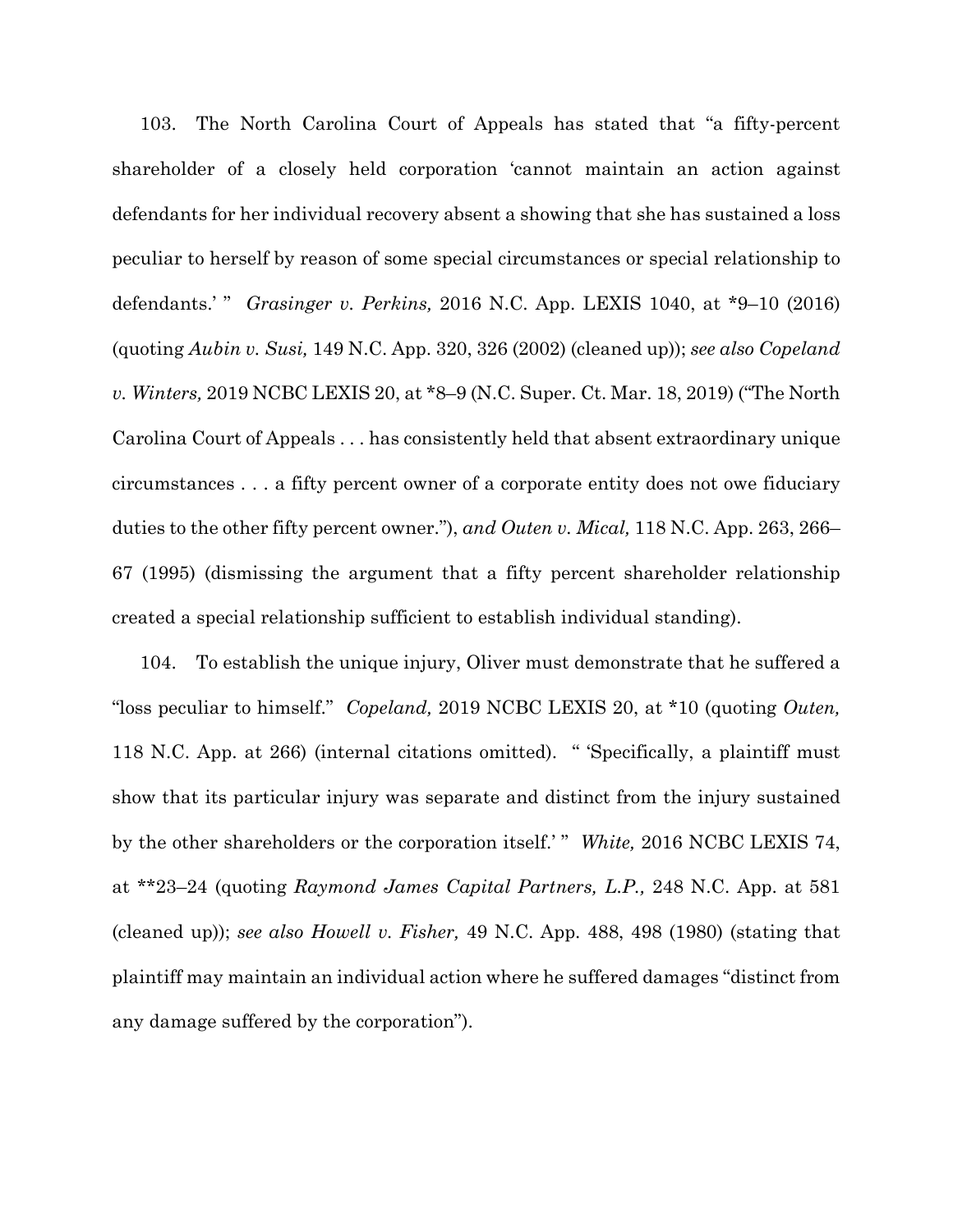105. Here, based solely on the allegations of the Complaint, the Court concludes that Oliver has alleged sufficient facts to demonstrate that his injuries were unique from any other shareholders and from B&M. Firstly, B&M actually stood to benefit rather than be injured from the reduced Per-Share Purchase Price paid to Oliver. Secondly, Oliver alleges that his treatment at the time of his resignation and stock sale differed dramatically from the treatment Jackson, another shareholder, received from B&M in 2019 when Jackson sold his shares to the company. (Compl. ¶¶ 167– 78.) Therefore, the Court finds that Oliver has done enough in the Complaint to allege that his injuries were unique based on his agreements with B&M—the Redemption Agreement and the Stock Partner Agreement—and the Per-Share Purchase Price paid by B&M for Oliver's shares.

106. Therefore, because Oliver has alleged enough to withstand the Motion by alleging a unique injury as a shareholder, and given that Marks, as the president of B&M, owed B&M a duty as its chief executive officer to properly manage the entity, the Court hereby denies Moving Defendants' motion to dismiss as to the constructive fraud claim.

### **E. Unjust Enrichment**

107. The sixth claim, for unjust enrichment, is brought against Marks only. Marks seeks dismissal of this claim.

108. "A claim for unjust enrichment 'is neither in tort nor contract but is described as a claim in quasi contract or a contract implied in law.' " *Cty. of Wake*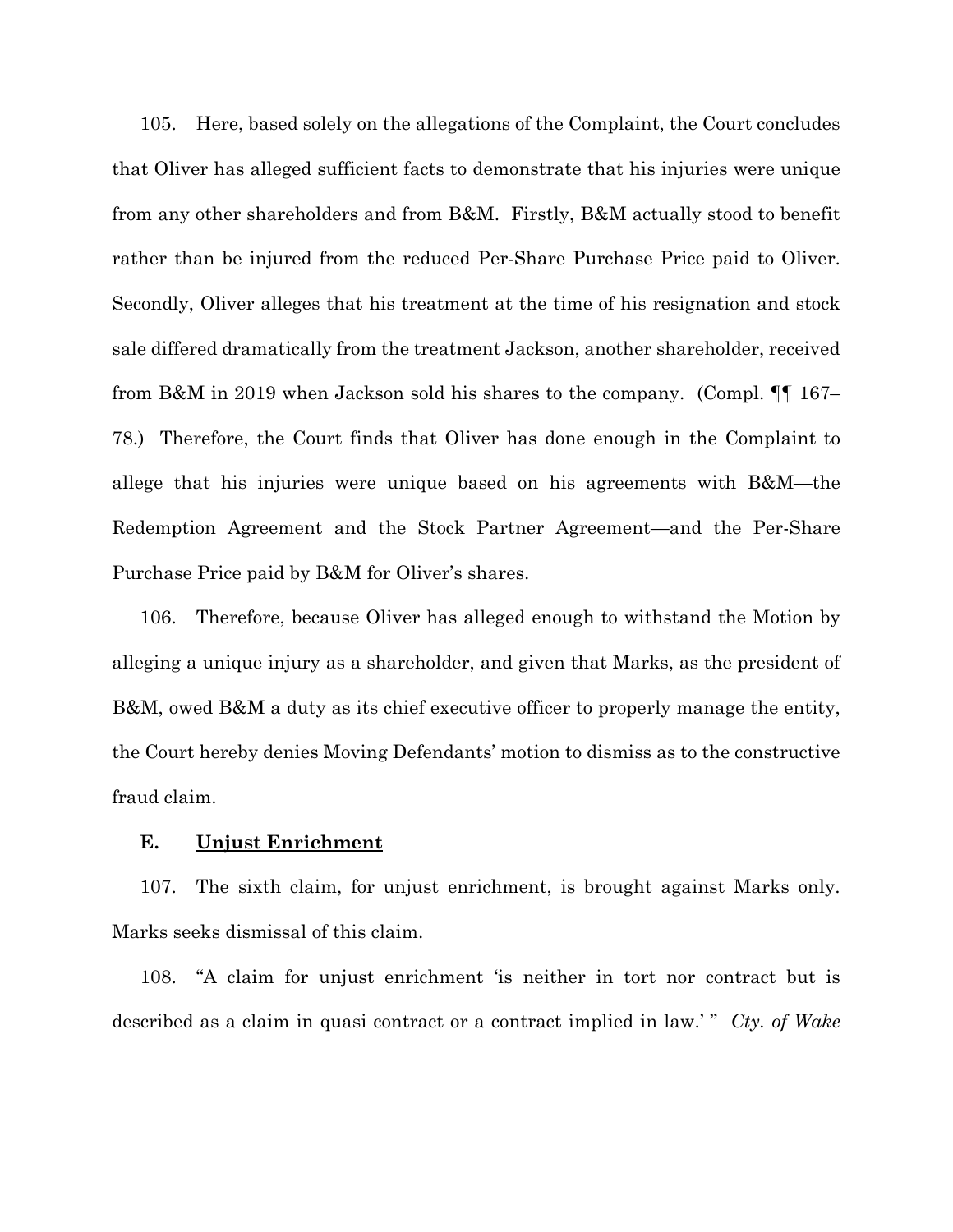*PDF Elec. & Supply Co., LLC v. Jacobsen*, 2020 NCBC LEXIS 103, at \*28 (N.C. Super. Ct. Sept. 9, 2020) (quoting *Booe v. Shadrick*, 322 N.C. 567, 570 (1988)).

109. "The general rule of unjust enrichment is that where services are rendered and expenditures made by one party to or for the benefit of another, without an express contract to pay, the law will imply a promise to pay a fair compensation therefor." *Atlantic C. L. R. Co. v. State Highway Comm'n*, 268 N.C. 92, 95–96 (1966) (citing *Beacon Homes, Inc. v. Holt*, 266 N.C. 467 (1966), and *Dean v. Mattox*, 250 N.C. 246 (1959)). "The claim is not based on a promise but is imposed by law to prevent an unjust enrichment. If there is a contract between the parties [then] the contract governs the claim and the law will not imply a contract." *Booe,* 322 N.C. at 570.

110. "In North Carolina, to recover on a claim of unjust enrichment, Plaintiff must prove: (1) that it conferred a benefit on another party; (2) that the other party consciously accepted the benefit; and (3) that the benefit was not conferred gratuitously or by an interference in the affairs of the other party." *Cty. of Wake PDF Elec. & Supply Co., LLC,* 2020 NCBC LEXIS 103, at \*29 (citing *Southeastern Shelter Corp. v. BTU, Inc.*, 154 N.C. App. 321, 330 (2002)).

111. Marks's first argument in favor of dismissal of the unjust enrichment claim is that Oliver alleges that a benefit was conferred on B&M, but the benefit only indirectly redounded to Marks as the remaining shareholder in B&M. (Br. Supp. 23– 24.) This argument fails.

112. North Carolina courts as of late have routinely "held that an indirect benefit can support an unjust enrichment claim." *Lau v. Constable*, 2017 NCBC LEXIS 10,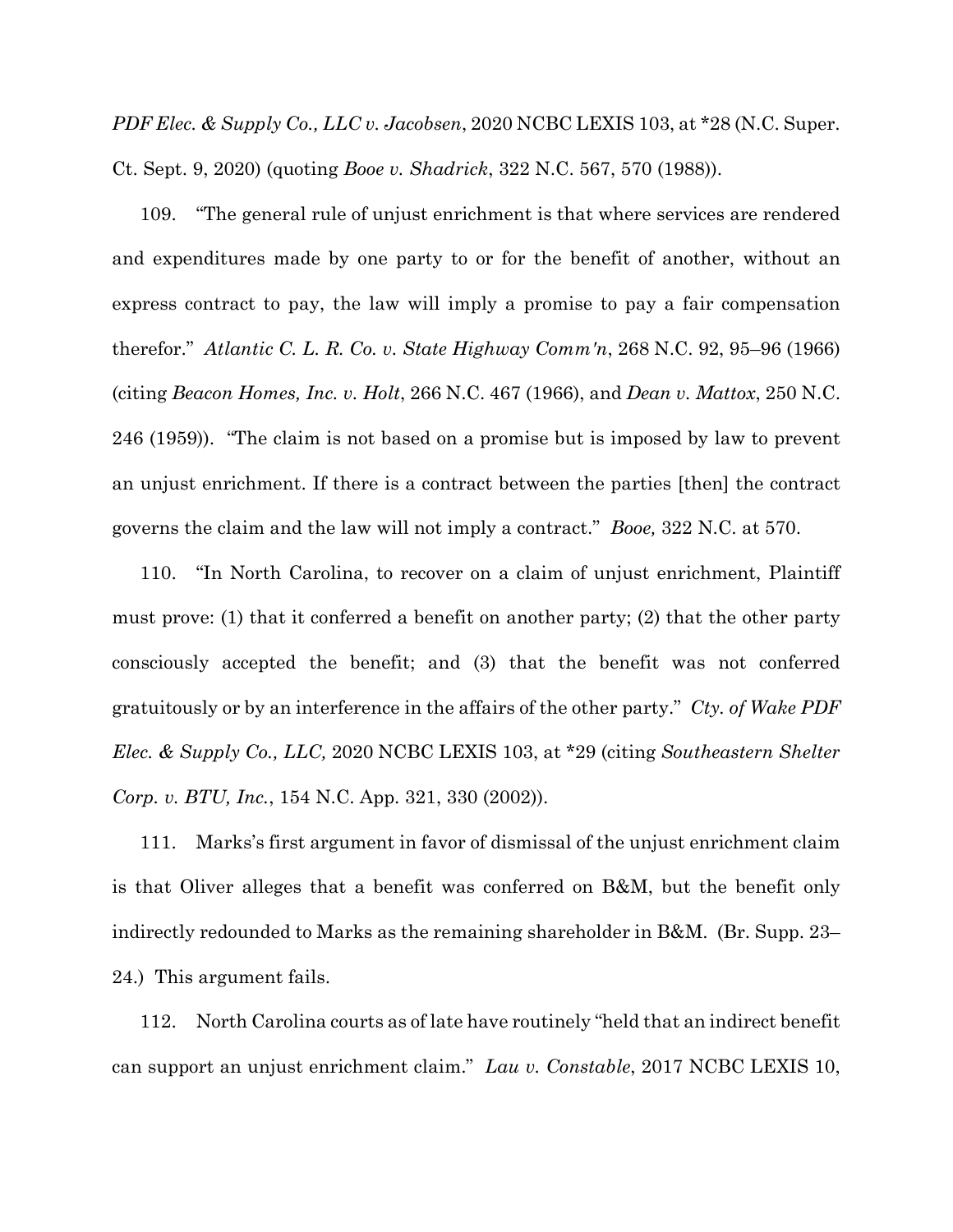at \*\*14 (N.C. Super. Ct. Feb. 7, 2017); *see also New Prime, Inc. v. Harris Transp. Co.,*  222 N.C. App. 317 (2012); *Metric Constructors, Inc. v. Bank of Tokyo-Mitsubishi, Ltd.,* 72 F. App'x 916, 921 (4th Cir. 2003).

113. Marks's only other argument in favor of dismissal of the unjust enrichment claim is that it must fail because it was not expressly pled "in the alternative" to the claims based on the existence of an express contract. (Br. Supp. 24–25.) This argument for dismissal meets the same fate as the first.

114. A plaintiff is not required to expressly state that the unjust enrichment claim is being pleaded "in the alternative" to another claim that is based on the existence of an express contract. *See Zagaroli v. Neill,* 2017 NCBC LEXIS 103, at \*14–15 (N.C. Super. Ct. Nov. 7, 2017) ("Notwithstanding that Plaintiff ideally should have pleaded [the unjust enrichment] claim [] expressly in the alternative, 'under certain facts a plaintiff is not required to identify alternatively pleaded claims expressly as such, because [Rule] 8(e)(2) does not mandate a particular form for phrasing alternative claims.' " (quoting *Kingsdown, Inc. v. Hinshaw*, 2016 NCBC LEXIS 15, at \*29 n.9 (N.C. Super. Ct. Feb. 17, 2016) (some alterations in original))); *see also Bandy v. Gibson,* 2017 NCBC LEXIS 66, at \*12 (N.C. Super. Ct. July 26, 2017) ("The Court is unwilling to prevent [plaintiff's] unjust enrichment claim from moving to discovery because it was not specifically pleaded in the alternative to her breach of contract claim."); *Oxendine v. Bowers,* 100 N.C. App. 712, 716 (1990) (Rule  $8(e)(2)$  does not "provide"  $\mid$  for any particular form of phrasing alternative claims.").